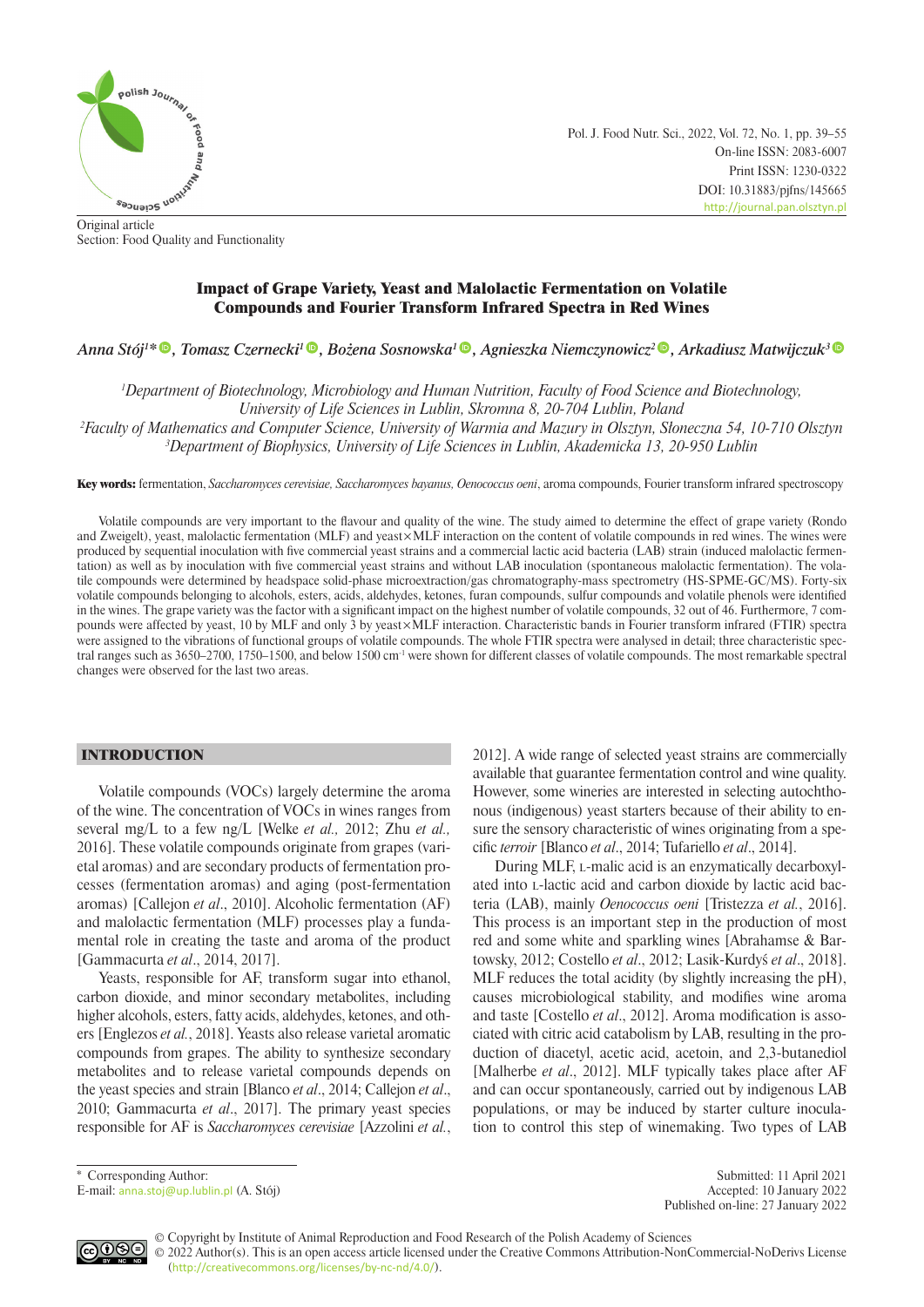and LAB (co-inoculation) [Abrahamse & Bartowsky, 2012; Antalick *et al*., 2013]. The undoubted advantage of simultaneous inoculation is the reduction of the vinification time. However, this inoculation may slow down the growth and deteriorate the viability of yeast cells, leading to a delay or inhibition of AF, and increase volatile acidity caused by higher acetic acid production [Stój, 2020a].

In recent years, several authors have conducted studies on the influence of grape variety and microorganisms on the content of volatile compounds in red wines [Cañas *et al.*, 2012; Cioch-Skoneczny *et al.*, 2021; Englezos *et al.*, 2018; Tristezza *et al.*, 2016]. The grape variety affects not only varietal aromas (C13-norisoprenoids, lactones, and terpenes) but also other volatile compounds, such as higher alcohols, esters, and fatty acids [Vilanova *et al*., 2007]. Both grape cultivar and yeast species significantly impacted content of ethyl esters in wines. The effect of grape cultivar on the content of higher alcohols seems more significant than the effect of yeast species. Fatty acid (acetic acid, 2-methylpropanoic acid, butanoic acid, 3-methylbutanoic acid and octanoic acid) contents showed significant differences as an effect of yeast species [Liu *et al*., 2017]. A specific volatile profile corresponded to each yeast/ LAB combination, wherein the yeast strain had a predominant effect on aromatic compounds [Gammacurta *et al.*, 2017]. The wine matrix, particularly pre-MLF pH, ethanol content, and grape source affected the ability of LAB strains to modulate volatile compounds in wines [Costello *et al*., 2012].

The composition of grapes depends on the varietal and clonal genotype of the grapevine as well as the interaction of the genotype and phenotype with many environmental factors (*terroir*) [Styger *et al*., 2011]. One of the most popular red grape hybrids in Poland is Rondo (non-*Vitis vinifera*). It derives from a cross between two species of *Vitis, Zarya severa* × *Saint Laurent* [Wojdyło *et al*., 2018]. However, noble grape varieties, such as Zweigelt (*Vitis vinifera*), cover a small area of Poland [Stój *et al*., 2020b]. To the best of our knowledge, there have been no studies on the varieties of grapes cultivated in Poland and the wine factors influencing the concentration of different classes of volatile compounds in red wines. The study aimed to determine the effects of Rondo and Zweigelt varieties, yeast, MLF, and yeast×MLF interaction on the content of volatile compounds in wines. The wines were produced by sequential inoculation of grape pulp with five commercial yeast strains (*S. cerevisiae* or *S. cerevisiae* × *S. bayanus*) and a commercial LAB (*O. oeni*) as well as by inoculation with five commercial yeast strains and without LAB inoculation. Moreover, the analysis of Fourier transform infrared (FTIR) spectra used in conjunction with the multivariate analysis allowed for assigning vibration bands to specific functional groups of volatile compounds.

### MATERIALS AND METHODS

# Winemaking

Details of winemaking are presented in our previous article [Stój *et al*., 2020b]. The grapes of Zweigelt and Rondo varieties were obtained from 'Małe Dobre' and 'Dom

Bliskowice' vineyards, respectively. The vineyards are located in the Lublin Province, Poland. The grapes were harvested manually in 2017. The grape pulp was subjected to alcoholic fermentation by using five commercial yeast strains, four *S. cerevisiae*: SafOEnoTM SC 22, Essentiale Grand Cru (Lesaffre, Marcq-en-Barœul, France), Siha Active Yeast 8, Siha Rubino Cru (Eaton, Tinton Falls, NJ, USA); and one *S. cerevi* $size \times S$ . *bayanus* – SafOEno<sup>TM</sup> HD S62 (Lesaffre), the same for the Zweigelt and Rondo varieties. Spontaneous MLF occurred in one part of the wines, *i.e*. that without LAB inoculation, and induced MLF – in the other part of the wines, *i.e.* that with *O. oeni* (Viniflora Oenos, Eaton) inoculation. *O. oeni* starter culture was added after the completion of AF (sequential inoculation) to the wines in which induced malolactic fermentation was carried out. We did not obtain complete reduction of malic acid in any of the wines. The concentrations of malic and lactic acids in the final wines are presented in the supplementary material to the previous article [Stój *et al.*, 2020b]. The experiments were performed in duplicate. The following abbreviations are used for the wines: Z1-Z5 – Zweigelt wines, in which AF was induced using various yeast strains, and the wines were left to undergo spontaneous MLF; Z1 LAB-Z5 LAB – Zweigelt wines, in which AF was induced using various yeast strains (the same strains as in Z1-Z5 wines), and MLF was carried out by inoculation with lactic acid bacteria; R1-R5 – Rondo wines, in which AF was induced using various yeast strains, and the wines were left to undergo spontaneous MLF; R1 LAB-R5 LAB – Rondo wines, in which AF was induced using various yeast strains (the same strains as in R1-R5 wines), and MLF was carried out by inoculation with lactic acid bacteria.

#### **Reagents**

Sodium chloride and hydrochloric acid were obtained from POCh (Gliwice, Poland). Sodium chloride was oven- -dried at 200°C overnight. Hydrochloric acid was dissolved in water at a concentration of 78 g/L. 4-Hydroxy-4-methyl- -2-pentanone (the internal standard of volatile compound analysis) was purchased from Sigma-Aldrich (Saint Louis, MO, USA) and prepared in water at a concentration of 7 mg/L. A mixture of *n*-alkanes  $(C_7-C_{30})$  for the calculations of linear retention indices (RI) was supplied by Supelco (Bellefonte, PA, USA). All chemicals were of analytical grade.

### Determination of volatile compounds

The volatile compounds were determined by headspace solid-phase microextraction and gas chromatography-mass spectrometry analysis (HS-SPME-GC/MS) according to our previous method [Stój *et al*., 2017a,b] with slight modification.

A fiber holder and an  $85 \mu m$  CAR/PDMS fiber were used (Supelco). Before each analysis, the fiber was conditioned by inserting it into the auxiliary GC injection port at 280°C for 5 min. Then, 0.9 g of NaCl, 3 mL of wine,  $50 \mu L$  of HCl,  $100 \mu L$ of 4-hydroxy-4-methyl-2-pentanone, and a magnetic stirring bar were placed in a glass vial of 7 mL. The vial was capped with a PTFE-silicone septum (Supelco) on which a screw cap with a hole was placed. The vial was placed in a block on an MS7-H550-S magnetic stirrer with a hotplate (DLAB Scientific Co., Beijing, China). The sample was incubated at 40°C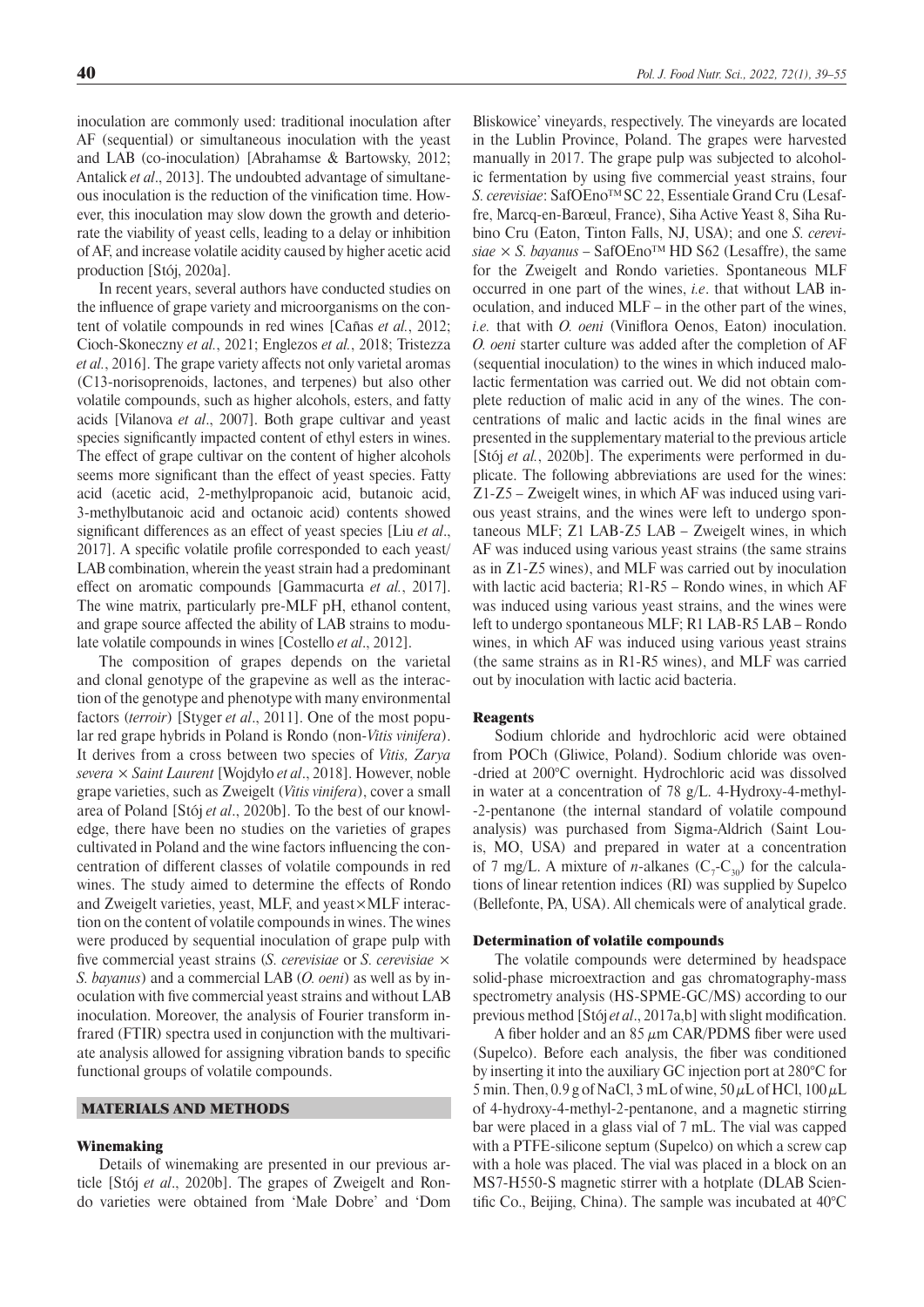for 15 min, and then the fiber was exposed to the headspace (HS) at 40°C for 30 min. The incubation and microextraction were carried out with continuous stirring at a minimum speed. The fiber was thermally desorbed in the GC injection port for 2 min at 220°C in the split-less mode.

The samples were analyzed using a gas chromatograph combined with a quadrupole mass spectrometer (GCMS- -QP2010, Shimadzu, Kyoto, Japan). All analyses were made in triplicate. Chromatographic separations were carried out using a VF-WAXms capillary column (60 m, 0.25 mm ID,  $0.25 \mu m$  film thickness, 100% polyethylene glycol, Agilent, Santa Clara, CA, USA). Helium was used as the carrier gas at a flow rate of 1.8 mL/min. The column oven temperature was held at 34°C for 5 min, then raised to 100°C at a rate of 3°C/min and held for 6 min, and finally raised to 220°C at a rate of 5°C/min and held for 15 min. The total run time was 72 min. The specification of the mass spectrometer was as follows: electron ionization source with a temperature of 200°C, 70 eV ionization energy and mass range of 30–300 *m*/*z* in the full scan mode (scan time 0.4 s). Data were collected using the GCMSsolution software ver. 2 (Shimadzu). The tentative identification of aromatic compounds was performed based on mass spectra and confirmed by linear retention index. The mass spectrum of each peak was compared to data provided in the National Institute of Standards and Technology mass spectral library (NIST 05). The peak was correctly identified when the similarity of the spectra was at least 80%. Chromatographic retention data for  $\mathrm{C_{7} \text{-} C_{30}}$ *n*-alkanes (Supelco) were used to calculate the RI of each compound. Experimental RI results were compared to the retention indices found in the bibliography for similar GC columns. Data for the volatile compounds were calculated by relating their peak areas to the peak area of the internal standard. The contents of volatiles in wines were expressed as  $\mu$ g/L.

#### Fourier transform infrared spectroscopy

FTIR spectra were measured on a 670-IR spectrometer from Agilent. FTIR measurements were made five times for each wine. An attenuated total reflection (ATR) trough in the form of a horizontal ATR (HATR) Ge crystal with an appropriate geometry (*i.e.*, truncated at 45<sup>o</sup>) was used in the measurements. This was to ensure a 20-fold internal reflection of the absorbed beam. Additionally, background correction was applied and 24 scans were recorded at the recording of each spectrum. Then, the program averaged the spectra obtained, before and after each measurement the crystal was thoroughly purified using ultra-pure and clear solvents from Sigma-Aldrich. The apparatus was continuously purged with argon before (1 h) and during the entire spectral measurement. FTIR spectra were recorded with a resolution of 1 cm-1 and measured in the range of 4000 to 400 cm-1. In the end, the spectra were analyzed with Grams/AI 8.0 software (Thermo Fisher Scientific, Waltham, MA, USA). All samples were measured at room temperature.

### Statistical analysis

The effects of grape variety, yeast, MLF, and yeast×MLF interaction on the content of volatile compounds in wines were tested using one-way and two-way analysis of variance

(ANOVA). One- and two-way ANOVA was performed with the Statistica 13.3 software (Statsoft, Krakow, Poland).

Next, hierarchical cluster analysis (HCA) with Euclidean distance was applied as an unsupervised classification technique in order to explore the FTIR data structure. The hierarchical cluster analysis and dendrogram were performed with Statistica 13.3 software. Next, principal component analysis (PCA) was applied to verify the similarities and differences among the wines. The PCA was based on the data array of the fingerprints of FTIR spectra of each considered wine, and carried out using OriginPro software (OriginLab, Northampton, MA, USA).

### RESULTS AND DISCUSSION

Forty-six volatile compounds belonging to several groups – alcohols (21 compounds), esters (12 compounds), acids (5 compounds), aldehydes (2 compounds), ketones (2 compounds), furan compounds (2 compounds), sulfur compounds (1 compound) and volatile phenols (1 compound) – were identified in red wines produced from Zweigelt and Rondo grape varieties ([Table 1](#page-3-0)). Figure S1 and Figure S2 in the supplementary materials present the chromatograms of volatile compounds of Zweigelt and Rondo wines, respectively. Table 2 and Table 3 present the concentrations of volatile compounds of Zweigelt and Rondo wines, respectively, produced with different yeast and MLF combinations.

The dominating alcohols in the wines produced from the Zweigelt variety were: 3-methylbutan-1-ol, 2-methylpropan-1-ol, and hexan-1-ol ([Table 2\)](#page-5-0). The concentrations of 2-(2-ethoxyethoxy)-ethanol, decan-1-ol and (*Z*)-2-hexen-1-ol were the lowest. The major esters were ethyl 2-hydroxypropanoate (ethyl lactate), ethyl octanoate, and 3-methylbutyl acetate, while minor ones were: 2-phenylethyl acetate, hexyl acetate, and methyl octanoate. Among the acids, acetic acid and hexanoic acid were found at the highest concentrations. Propanoic acid was detected only in Z2 LAB-Z5 LAB wines. Benzaldehyde was the most abundant compound in the two detected aldehydes, 4-methyl-3-penten-2-one was the most abundant compound in the two detected ketones, dihydrofuran-2(3*H*)-one was the most abundant in the two detected furan compounds.

The most abundant alcohols in wines produced from the Rondo variety were: 3-methylbutan-1-ol, 2-methylpropan-1-ol, and 2-phenylethanol [\(Table 3\)](#page-7-0). Rondo wines had the highest concentration of 3-methylbutan-1-ol, similarly to our previous works [Stój *et al*., 2017a,b] and to the work of Liu *et al*. [2017]. Contrary to our findings, Ruocco *et al*. [2019] reported the highest content of 2,3-butanediol among all alcohols. The minor alcohols of Rondo wines were: 3-ethyl-4-methylpentan-1-ol, phenylmethanol, and decan-1-ol ([Table 3\)](#page-7-0). The dominating esters were: ethyl 2-hydroxypropanoate, 3-methylbutyl acetate, and ethyl octanoate, and it is in agreement with our previous works [Stój *et al*., 2017a,b]. According to Liu *et al*. [2017], ethyl octanoate and ethyl acetate were the main esters in wines produced from Rondo variety. In turn, Ruocco *et al*. [2019] stated that ethyl 2-hydroxypropanoate and ethyl acetate were the dominating esters in Rondo wines. The dissimilarities between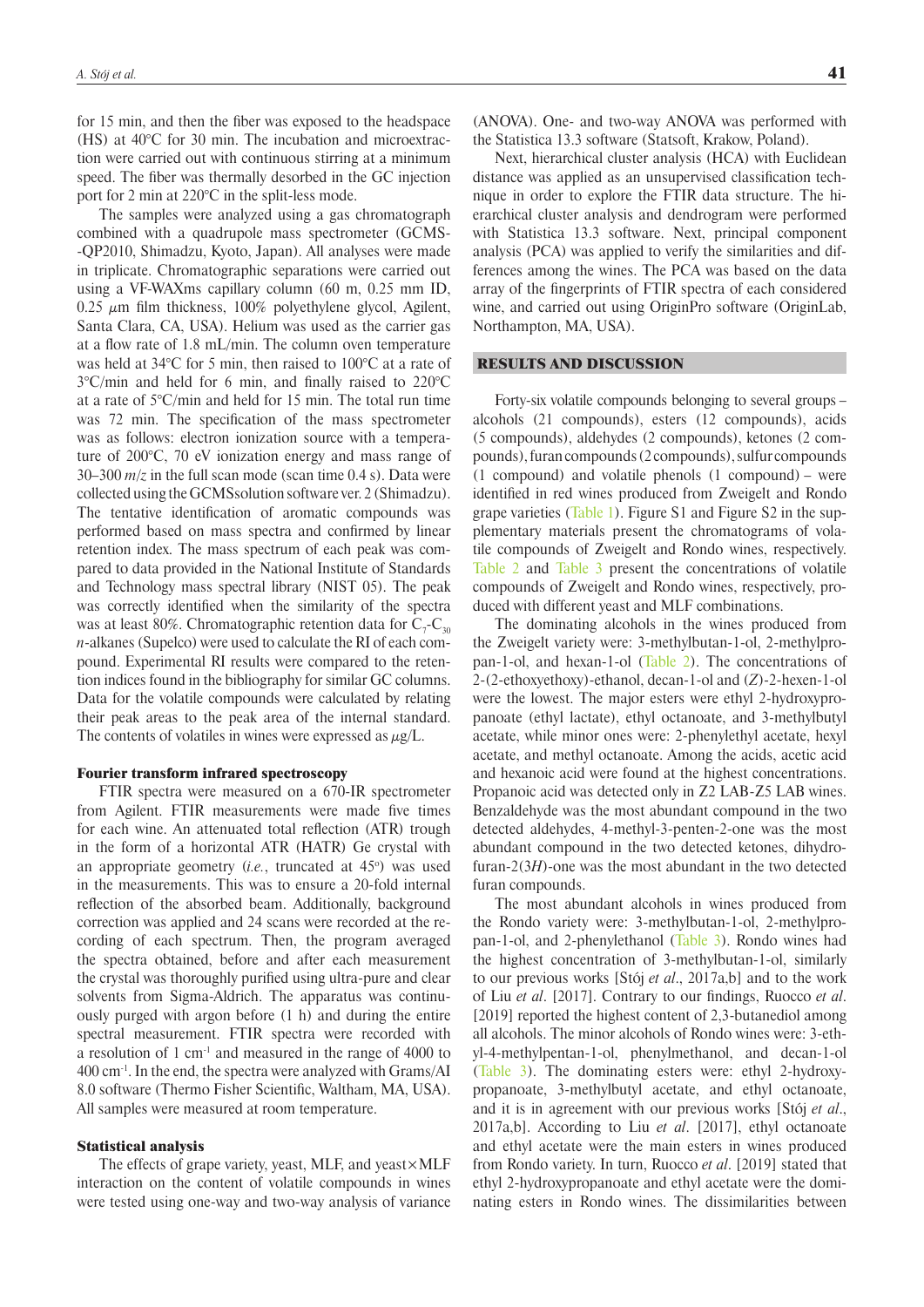<span id="page-3-0"></span>TABLE 1. Volatile compounds identified in red wines.

| Peak no.        | Compound                          | Similarity (%) | $RT$ (min) | RI exp. | RI lit. | References               |
|-----------------|-----------------------------------|----------------|------------|---------|---------|--------------------------|
|                 | Alcohol                           |                |            |         |         |                          |
| $\overline{2}$  | Propanol-1-ol                     | 95             | 13.50      | 1051    | 1044    | Mendes et al. [2012]     |
| $\overline{4}$  | 2-Methylpropan-1-ol               | 97             | 16.31      | 1122    | 1100    | Mendes et al. [2012]     |
| $7\phantom{.0}$ | Butan-1-ol                        | 96             | 18.73      | 1169    | 1173    | Welke et al. [2012]      |
| 8               | 3-Methylbutan-1-ol                | 98             | 21.79      | 1228    | 1210    | Mendes et al. [2012]     |
| 9               | Pentan-1-ol                       | 94             | 23.46      | 1261    | 1259    | Mallouchos et al. [2007] |
| 12              | 4-Methylpentan-1-ol               | 95             | 26.35      | 1318    | 1309    | Duarte et al. [2010]     |
| 13              | 3-Methylpentan-1-ol               | 97             | 26.94      | 1329    | 1322    | Duarte et al. [2010]     |
| 16              | Hexan-1-ol                        | 98             | 28.20      | 1353    | 1361    | Mallouchos et al. [2007] |
| 17              | 3-Ethoxypropan-1-ol               | 93             | 29.44      | 1376    | 1371    | Welke et al. [2012]      |
| 19              | $(Z)$ -2-Hexen-1-ol               | 87             | 31.73      | 1417    | 1397    | Welke et al. [2012]      |
| 21              | Octen-3-ol                        | 95             | 33.94      | 1453    | 1451    | Song et al. [2014]       |
| $22\,$          | Heptan-1-ol                       | 97             | 34.24      | 1458    | 1470    | Welke et al. [2012]      |
| 24              | 2-Ethylhexan-1-ol                 | 98             | 36.19      | 1490    | 1486    | Duarte et al. [2010]     |
| 25              | 3-Ethyl-4-methylpentan-1-ol       | 92             | 37.14      | 1508    | 1509    | Welke et al. [2012]      |
| 27              | Butane-2,3-diol                   | 98             | 38.61      | 1543    | 1563    | Welke et al. [2012]      |
| 29              | Octan-1-ol                        | 98             | 39.32      | 1559    | 1567    | Mallouchos et al. [2007] |
| 32              | Propane-1,2-diol                  | 90             | 40.75      | 1592    | 1591    | Welke et al. [2012]      |
| 33              | 2-(2-Ethoxyethoxy)-ethanol        | 89             | 41.67      | 1618    | 1622    | Welke et al. [2012]      |
| 40              | Decan-1-ol                        | 95             | 46.13      | 1760    | 1778    | Welke et al. [2012]      |
| 43              | Phenylmethanol                    | 84             | 49.27      | 1881    | 1869    | Duarte et al. [2010]     |
| 44              | 2-Phenylethanol                   | 97             | 50.10      | 1916    | 1919    | Mallouchos et al. [2007] |
|                 | Ester                             |                |            |         |         |                          |
| $\mathbf{1}$    | Ethyl butanoate                   | 97             | 13.05      | 1037    | 1034    | Mallouchos et al. [2007] |
| 3               | Ethyl 3-methylbutanoate           | 94             | 14.43      | 1078    | 1066    | Duarte et al. [2010]     |
| 5               | 3-Methylbutyl acetate             | 98             | 16.88      | 1133    | 1125    | Duarte et al. [2010]     |
| 10              | Hexyl acetate                     | 90             | 24.16      | 1275    | 1272    | Mallouchos et al. [2007] |
| 14              | Ethyl heptanoate                  | 91             | 27.38      | 1337    | 1349    | Welke et al. [2012]      |
| 15              | Ethyl 2-hydroxypropanoate         | 98             | 27.87      | 1346    | 1339    | Welke et al. [2012]      |
| 18              | Methyl octanoate                  | 85             | 30.01      | 1387    | 1381    | Welke et al. [2012]      |
| 20              | Ethyl octanoate                   | 97             | 32.85      | 1435    | 1429    | Welke et al. [2012]      |
| 30              | 3-Methylbutyl 2-hydroxypropanoate | 97             | 39.85      | 1572    | 1568    | Mendes et al. [2012]     |
| 36              | Ethyl decanoate                   | 88             | 42.38      | 1639    | 1643    | Welke et al. [2012]      |
| 38              | Diethyl butanedioate              | 96             | 43.66      | 1677    | 1672    | Duarte et al. [2010]     |
| 41              | 2-Phenylethyl acetate             | 90             | 47.73      | 1819    | 1810    | Duarte et al. [2010]     |
|                 | Acid                              |                |            |         |         |                          |
| 23              | Acetic acid                       | 98             | 34.59      | 1464    | 1457    | Welke et al. [2012]      |
| 28              | Propanoic acid                    | 86             | 39.02      | 1552    | 1536    | Welke et al. [2012]      |
| 31              | 2-Methylpropanoic acid            | 97             | 40.11      | 1578    | 1573    | Mallouchos et al. [2007] |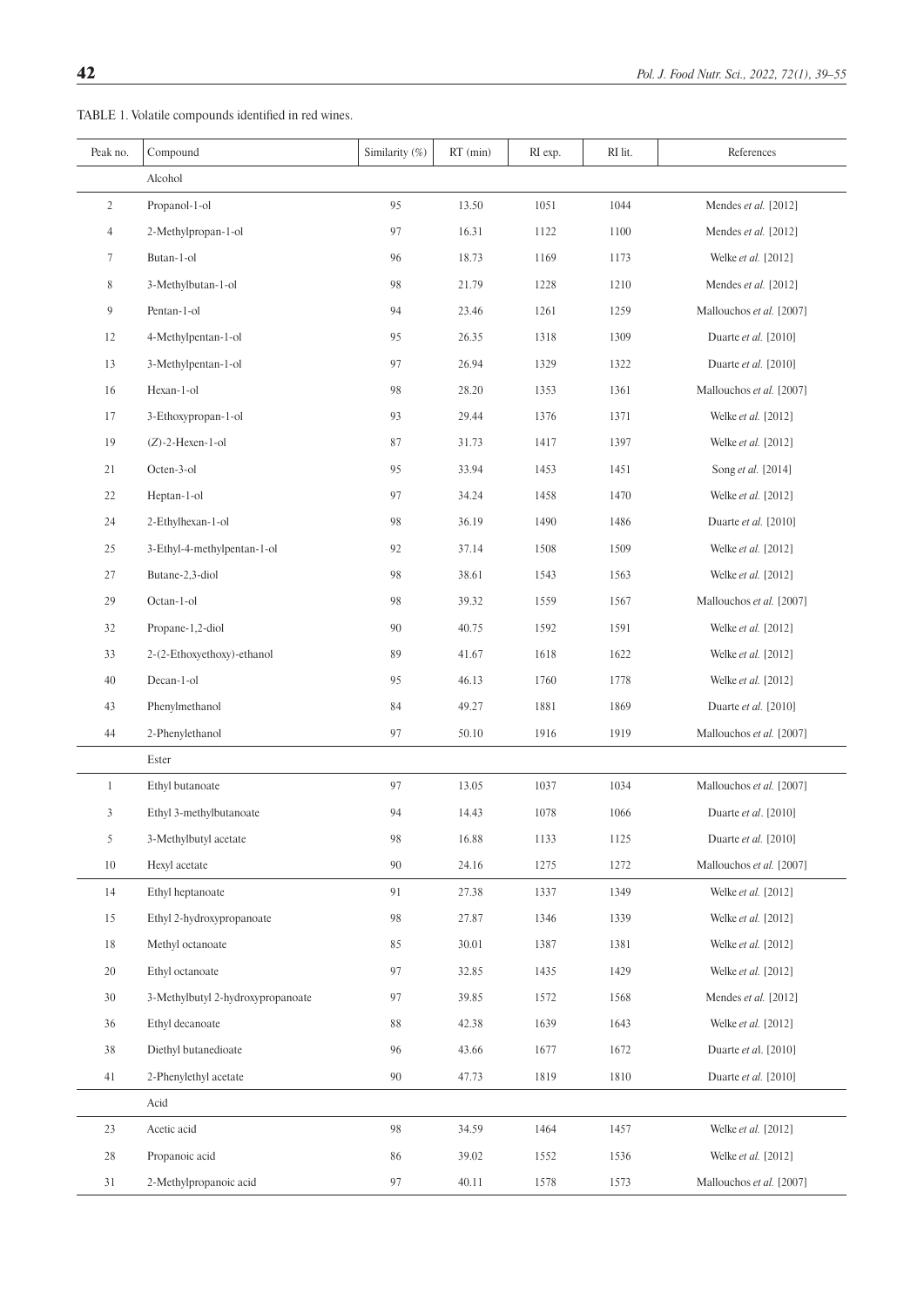TABLE 1 continued

| Peak no. | Compound                      | Similarity (%) | $RT$ (min) | RI exp. | RI lit. | References               |
|----------|-------------------------------|----------------|------------|---------|---------|--------------------------|
| 42       | Hexanoic acid                 | 96             | 48.53      | 1851    | 1851    | Mallouchos et al. [2007] |
| 45       | Octanoic Acid                 | 95             | 53.38      | 2065    | 2067    | Mallouchos et al. [2007] |
|          | Aldehyde                      |                |            |         |         |                          |
| 26       | Benzaldehyde                  | 91             | 37.90      | 1526    | 1522    | Mallouchos et al. [2007] |
| 37       | 4-Methylbenzaldehyde          | 92             | 42.78      | 1651    | 1638    | Duarte et al. [2010]     |
|          | Ketone                        |                |            |         |         |                          |
| 6        | 4-Methyl-3-penten-2-one       | 98             | 17.56      | 1146    | 1139    | Jørgensen et al. [2000]  |
| 11       | 3-Hydroxybutan-2-one          | 90             | 25.39      | 1299    | 1289    | Mallouchos et al. [2007] |
|          | Furan compound                |                |            |         |         |                          |
| 34       | Ethyl 2-furoate               | 88             | 41.93      | 1625    | 1627    | Welke et al. [2012]      |
| 35       | Dihydrofuran-2(3H)-one        | 93             | 42.22      | 1634    | 1627    | Mallouchos et al. [2007] |
|          | Sulphur compound              |                |            |         |         |                          |
| 39       | 3-(Methylsulfanyl)propan-1-ol | 96             | 44.95      | 1718    | 1715    | Duarte et al. [2010]     |
|          | Volatile phenol               |                |            |         |         |                          |
| 46       | 3,5-Di-tert-butylphenol       | 86             | 58.08      | 2305    | 2310    | Shimoda et al. [1995]    |

RT – retention time; RI exp. –retention index experimentally determined; RI lit. –retention index reported in the literature for a CP-Wax columns or equivalent stationary phase. Peak no. correspond to those in the chromatograms in Figures S1 and S2 in the supplementary materials.

concentrations of volatile compounds among studies may have been due to differences in geographical origins of grapes, winemaking, and methods of determination of volatile compounds. Acetic acid was present at the highest concentration among the acids of Rondo wines [\(Table 3](#page-7-0)), while propanoic acid was not detected. Similarly, other authors reported that acetic acid was the major acid of wines produced using Rondo grapes [Liu *et al*., 2017; Ruocco *et al.*, 2019] and we also stated this in our previous publications [Stój *et al.*, 2017a,b]. Major volatile compounds within the other classes were: benzaldehyde, 4-methyl-3-penten-2-one, and dihydrofuran- -2(3*H*)-one ([Table 3](#page-7-0)).

A one-way ANOVA was used to study the grape variety/ yeast/MLF effect on volatile compound profile of wines. Results of this analysis revealed a significant effect of grape variety, yeast, and MLF on the concentrations of 32, 7, and 10 volatile compounds, respectively, belonging to all groups of compounds ([Table 4\)](#page-9-0). The grape variety was the factor with a significant impact on the highest number of identified volatile compounds. The two-way ANOVA confirmed the effects of yeast and MLF on volatile compounds in wines [\(Table 4](#page-9-0)). The yeast and MLF factors had a significant impact on a greater number of volatile compounds compared to the yeast×MLF interaction, which affected concentrations of only three compounds: 2-phenylethanol, octanoic acid and 3-(methylsulfanyl)propan-1-ol.

In our study, the grape variety effect was significant for most alcohols, including: propanol-1-ol, butan-1-ol, 3-methylbutan-1-ol, pentan-1-ol, 4-methylpentan-1-ol, 3-methylpentan-1-ol, hexan-1-ol, 3-ethoxypropan-1-ol, (*Z*)-2-hexen-1-ol,

octen-3-ol, heptan-1-ol, 2-ethylhexan-1-ol, 3-ethyl-4-methylpentan-1-ol, octan-1-ol, decan-1-ol, phenylmethanol, and 2-phenylethanol [\(Table 4](#page-9-0)), while Liu *et al.* [2017] reported that the concentration of all determined alcohols was affected by the variety. Higher alcohols are strictly related to yeast metabolism [Blanco *et al*., 2014; Callejon *et al*., 2010]. They could be synthesized by yeast through two mechanisms: the anabolic pathway from glucose or the catabolic pathway from their corresponding amino acids [Liu *et al*., 2017; Stój *et al*., 2017a]. Yeast species and strains (and other factors such as pH, grape juice composition and fermentation temperature) influence the formation of higher alcohols during fermentation [Liu *et al*., 2017]. In our study, concentrations of 3-ethoxypropan-1-ol, (*Z*)-2-hexen-1-ol, phenylmethanol, and 2-phenylethanol were significantly affected by yeast strain used in winemaking. Both Blanco *et al*. [2014] and Tufariello *et al.* [2014] found no differences in phenylmethanol concentration, whereas Callejon *et al*. [2010] and Tufariello *et al.* [2014] found no differences in 2-phenylethanol concentration between red wines produced using different yeast strains. Similarly to our study, Callejon *et al*. [2010] reported a correlation of phenylmethanol concentration with a yeast strain, and Blanco *et al*. [2014] reported a correlation of 2-phenylethanol content with a yeast strain. The yeast strains used in this study did not influence the concentrations of other higher alcohols, such as propanol-1-ol, 2-methylpropan-1-ol, butan-1-ol, 3-methylbutan-1-ol, hexan-1-ol, heptan-1-ol ([Ta](#page-9-0)[ble 4\)](#page-9-0). Blanco *et al.* [2014], Callejon *et al.* [2010], and Tufariello *et al.* [2014] observed the effect of yeast strain or no effect on the concentrations of higher alcohols. Finally, the MLF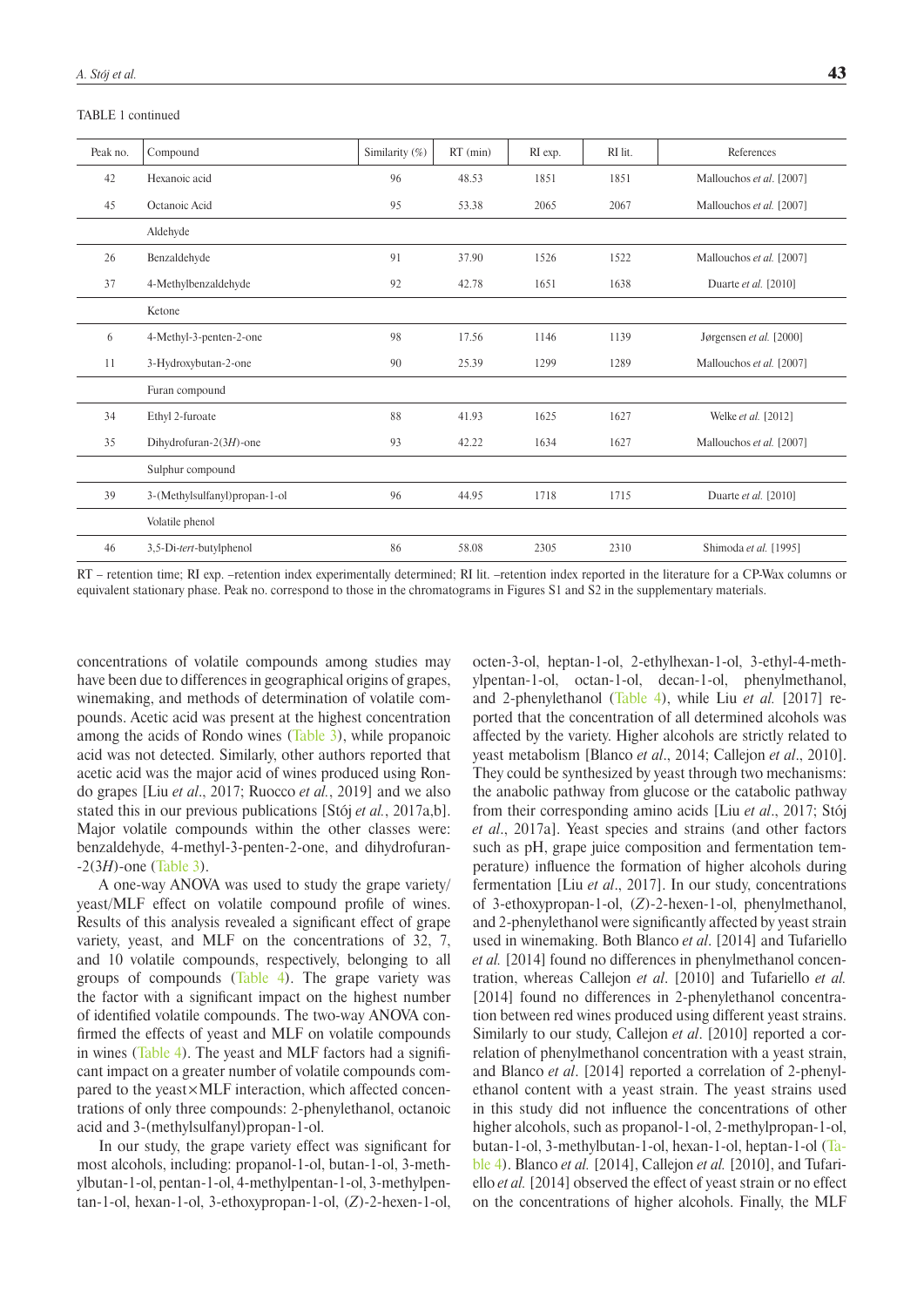<span id="page-5-0"></span>

| i<br>j                                                                 |
|------------------------------------------------------------------------|
|                                                                        |
| ֢֖֖֖֖֪ׅׅ֪ׅ֖ׅ֖֪ׅ֧֪ׅ֚֚֚֚֚֚֚֚֚֚֚֚֚֚֚֚֚֬֕֝֝֝֝֝֓֝֬֝֝֓֓֬֝֬֝֓֞֝֬֓֞֬<br>1<br>Ċ |
|                                                                        |
| Ï                                                                      |
|                                                                        |
| $\overline{1}$                                                         |
| $\ddot{\phantom{a}}$<br>j<br>j<br>֦֧֦֧֦֧֦֧֦֢֧֦֧֢֛֦֧֦֧֚֚֚֚֚֚֬֜֓֜֓֡<br>j |
| ֖֖֖֖֢ׅ֖֖֚֚֚֚֚֚֚֚֚֚֚֚֬֝֓<br>ł<br>j<br>έ                                 |
| j<br>$\overline{\phantom{a}}$                                          |
| ï                                                                      |
|                                                                        |
| l<br>į<br>١                                                            |
| j                                                                      |
| WIT<br>j                                                               |
| ţ<br>I<br>í<br>l                                                       |
| j<br>j<br>l<br>Ξ                                                       |
| I                                                                      |
|                                                                        |
| ļ<br>ï<br>i<br>i<br>ļ                                                  |

| Compound                    | $\overline{\Sigma}$                      | $\mathbb{Z}$               | $\mathbb{Z}^3$ | Z <sub>4</sub> | Z5          | $Mean \pm SD$         | $Z1$ LAB    | $Z2$ LAB | Z3 LAB   | <b>Z4 LAB</b> | Z5 LAB                                   | $Mean \pm SD$        |
|-----------------------------|------------------------------------------|----------------------------|----------------|----------------|-------------|-----------------------|-------------|----------|----------|---------------|------------------------------------------|----------------------|
| <b>Alcohol</b>              |                                          |                            |                |                |             |                       |             |          |          |               |                                          |                      |
| Propanol-1-ol               | 56.41                                    | 99.01                      | 34.18          | 84.46          | 95.78       | $73.97 \pm 27.86$     | 101.21      | 146.66   | 68.96    | 56.19         | 103.14                                   | $95.23 \pm 35.20$    |
| 2-Methylpropan-1-ol         | 284.23                                   | 192.49                     | 163.93         | 389.60         | 672.59      | $340.57 \pm 205.5$    | 321.81      | 276.36   | 423.62   | 420.16        | 447.18                                   | $377.83 \pm 74.38$   |
| Butan-1-ol                  | 6.45                                     | 8.39                       | 4.58           | $_{\rm nd}$    | 15.26       | $6.94 + 5.60$         | 13.73       | 4.16     | 6.46     | 6.16          | 5.75                                     | $7.25 \pm 3.73$      |
| 3-Methylbutan-1-ol          | 2563.09                                  | 2261.99                    | 2188.89        | 3435.22        | 5011.19     | $3092.08 \pm 1181.67$ | 5050.42     | 3215.93  | 3343.36  | 3591.01       | 3576.70                                  | $3755.48 \pm 741.09$ |
| Pentan-1-ol                 | $1.89\,$                                 | 1.51                       | 2.06           | 2.19           | 2.88        | $2.11 \pm 0.50$       | 3.78        | 2.50     | 2.73     | 2.16          | 2.10                                     | $2.66 \pm 0.68$      |
| 4-Methylpentan-1-ol         | 4.60                                     | 4.23                       | 6.32           | 5.08           | 8.21        | $5.69 \pm 1.61$       | 8.68        | 6.74     | 7.81     | 4.93          | 5.44                                     | $6.72 \pm 1.57$      |
| 3-Methylpentan-1-ol         | 6.30                                     | 5.85                       | 7.96           | 7.45           | 9.66        | $7.44 \pm 1.50$       | 11.45       | 9.32     | 9.71     | 7.22          | 6.64                                     | $8.87 \pm 1.95$      |
| Hexan-1-ol                  | 205.80                                   | 172.87                     | 241.20         | 270.36         | 332.39      | $244.52 \pm 61.3$     | 381.30      | 268.08   | 281.05   | 298.70        | 199.89                                   | $285.80 \pm 65.20$   |
| 3-Ethoxypropan-1-ol         | 0.22                                     | 1.22                       | $1.07\,$       | 0.82           | 1.57        | $0.98 + 0.50$         | 0.50        | 1.35     | $1.40\,$ | $1.17\,$      | $1.14$                                   | $1.11 \pm 0.36$      |
| $(Z)$ -2-Hexen-1-ol         | $\ensuremath{\mathop{\text{Id}}}\xspace$ | 0.05                       | 0.26           | 0.18           | $\rm _{nd}$ | $0.10 \pm 0.12$       | $0.07\,$    | 0.25     | $0.18\,$ | 0.23          | $\rm _{nd}$                              | $0.15 \pm 0.11$      |
| Octen-3-ol                  | 1.48                                     | 1.50                       | 1.93           | $1.81\,$       | 2.98        | $1.94 \pm 0.61$       | 2.81        | 2.35     | 2.21     | 1.44          | 1.66                                     | $2.09 \pm 0.55$      |
| Heptan-1-ol                 | 2.81                                     | 2.48                       | 5.63           | 4.85           | 5.93        | $4.34 \pm 1.60$       | 6.35        | 5.12     | 6.34     | 6.98          | 3.78                                     | $5.71 \pm 1.27$      |
| 2-Ethylhexan-1-ol           | 11.95                                    | 11.88                      | 25.79          | 15.52          | 25.40       | $18.11 \pm 6.99$      | 24.32       | 18.84    | 29.47    | 18.71         | 11.42                                    | $20.55 \pm 6.77$     |
| 3-Ethyl-4-methylpentan-1-ol | 2.37                                     | 2.23                       | 3.02           | 2.99           | 4.48        | $3.02 \pm 0.89$       | 4.64        | 3.51     | 3.43     | 3.48          | 2.27                                     | $3.47 \pm 0.84$      |
| Butane-2,3-diol             | 69.81                                    | 60.81                      | 37.13          | 37.82          | 108.91      | $62.90 \pm 29.42$     | 80.47       | 37.14    | 47.80    | 63.35         | 38.49                                    | $53.45 \pm 18.37$    |
| Octan-1-ol                  | 12.15                                    | 6.09                       | 13.96          | 9.82           | 30.19       | $14.44 \pm 9.28$      | 28.98       | 11.13    | 15.83    | 14.07         | 14.62                                    | $16.93 \pm 6.95$     |
| Propane-1,2-diol            | 2.14                                     | 3.55                       | 0.82           | $0.87\,$       | 5.62        | $2.60 + 2.02$         | 3.14        | 0.51     | $1.11\,$ | $1.62\,$      | 0.30                                     | $1.34 \pm 1.13$      |
| 2-(2-Ethoxyethoxy)-ethanol  | 0.32                                     | 0.16                       | 0.32           | 0.29           | 0.69        | $0.36 \pm 0.20$       | 0.60        | 0.21     | 0.35     | 0.41          | 0.36                                     | $0.38 \pm 0.14$      |
| Decan-1-ol                  | 0.14                                     | $\mathop{\rm nd}\nolimits$ | 0.27           | 0.08           | 0.48        | $0.19 \pm 0.19$       | $\rm _{nd}$ | 0.03     | 0.19     | 0.13          | $\ensuremath{\mathop{\text{Id}}}\xspace$ | $0.07 + 0.09$        |
| Phenylmethanol              | 1.14                                     | 0.66                       | 0.17           | 0.46           | 0.28        | $0.54 \pm 0.38$       | 0.54        | 0.18     | 0.10     | 0.18          | 0.14                                     | $0.23 \pm 0.18$      |
| 2-Phenylethanol             | 165.80                                   | 143.58                     | 104.27         | 133.89         | 327.69      | $175.05 \pm 88.15$    | 221.62      | 135.84   | 118.37   | 187.75        | 149.87                                   | $162.69 \pm 41.68$   |
| Ester                       |                                          |                            |                |                |             |                       |             |          |          |               |                                          |                      |
| Ethyl butanoate             | 38.82                                    | 23.36                      | 36.50          | 49.30          | 83.64       | $46.32 \pm 22.8$      | 60.27       | 48.58    | 53.47    | 34.52         | 33.10                                    | $45.99 \pm 11.88$    |
| Ethyl 3-methylbutanoate     | $6.87$                                   | 5.69                       | 4.36           | 6.21           | 12.87       | $7.20 \pm 3.30$       | $8.81\,$    | 6.82     | 5.31     | 3.51          | $7.07\,$                                 | $6.30 \pm 2.00$      |
| 3-Methylbutyl acetate       | 53.96                                    | 7.55                       | 37.56          | 44.86          | $_{\rm nd}$ | $28.79 \pm 23.71$     | 12.92       | 93.08    | 107.50   | 69.76         | 109.37                                   | $78.52 \pm 39.95$    |
| Hexyl acetate               | $\rm _{nd}$                              | $\mathop{\rm nd}\nolimits$ | 0.50           | 0.22           | $\rm ^n$    | $0.14 \pm 0.22$       | $\rm _H$    | 0.33     | 0.16     | $\rm ^n$      | 0.56                                     | $0.21 \pm 0.24$      |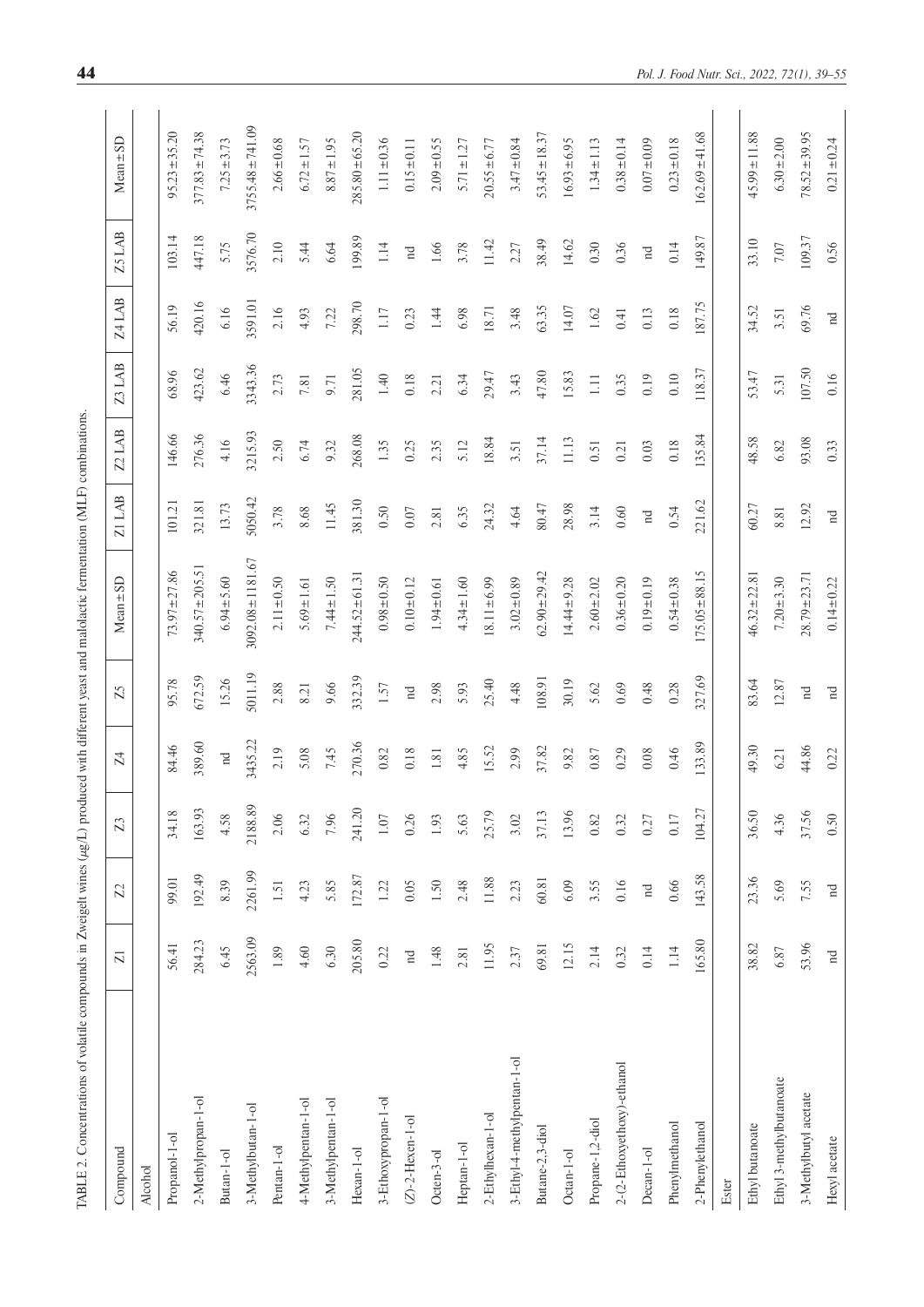|                                                                                                                                                                                                                                                                                                                                                                                                      | $\overline{Z}$ | Z           | 23          | $\overline{Z}$ | Z5                         | $Mean \pm SD$       | <b>Z1LAB</b> | $Z2$ LAB    | Z3 LAB  | Z4 LAB                     | <b>Z5 LAB</b> | $Mean \pm SD$       |
|------------------------------------------------------------------------------------------------------------------------------------------------------------------------------------------------------------------------------------------------------------------------------------------------------------------------------------------------------------------------------------------------------|----------------|-------------|-------------|----------------|----------------------------|---------------------|--------------|-------------|---------|----------------------------|---------------|---------------------|
| Compound                                                                                                                                                                                                                                                                                                                                                                                             |                |             |             |                |                            |                     |              |             |         |                            |               |                     |
| Ethyl heptanoate                                                                                                                                                                                                                                                                                                                                                                                     | 3.20           | 4.87        | $1.07\,$    | 3.30           | 3.08                       | $3.10 \pm 1.35$     | 4.15         | 2.43        | $2.00$  | $1.09\,$                   | 2.35          | $2.41 \pm 1.11$     |
| Ethyl 2-hydroxypropanoate                                                                                                                                                                                                                                                                                                                                                                            | 121.21         | 154.99      | 456.41      | 104.51         | 196.32                     | $206.69 \pm 143.95$ | 889.19       | 773.57      | 623.82  | 532.46                     | 670.39        | $697.89 \pm 137.78$ |
| Methyl octanoate                                                                                                                                                                                                                                                                                                                                                                                     | 0.56           | 0.21        | $\rm _{nd}$ | 0.85           | $\mathop{\rm nd}\nolimits$ | $0.32 \pm 0.37$     | $\rm _{nd}$  | 0.16        | $0.09$  | nd                         | $\rm _{nd}$   | $0.03 + 0.07$       |
| Ethyl octanoate                                                                                                                                                                                                                                                                                                                                                                                      | 14.65          | 43.95       | 48.91       | 79.09          | 136.10                     | $64.54 \pm 46.07$   | 89.80        | 47.53       | 59.08   | 82.74                      | 66.90         | $69.21 \pm 17.21$   |
| 3-Methylbutyl 2-hydroxypropanoate                                                                                                                                                                                                                                                                                                                                                                    | 2.74           | 3.28        | 9.66        | 2.16           | 6.33                       | $4.83 \pm 3.14$     | 22.02        | 15.50       | 12.01   | 15.06                      | 17.14         | $16.35 \pm 3.67$    |
| Ethyl decanoate                                                                                                                                                                                                                                                                                                                                                                                      | $_{\rm nd}$    | 0.31        | $_{\rm nd}$ | 0.57           | 1.48                       | $0.47 \pm 0.61$     | 1.03         | $_{\rm nd}$ | 0.46    | $_{\rm nd}$                | $_{\rm nd}$   | $0.21 \pm 0.46$     |
| Diethyl butanedioate                                                                                                                                                                                                                                                                                                                                                                                 | 44.27          | 42.33       | 42.08       | 27.72          | 84.13                      | $48.11 \pm 21.20$   | 61.72        | 38.77       | 41.85   | 29.03                      | 40.48         | $42.37 \pm 11.93$   |
| 2-Phenylethyl acetate                                                                                                                                                                                                                                                                                                                                                                                | $_{\rm nd}$    | $_{\rm nd}$ | 0.29        | 0.25           | 0.27                       | $0.16 \pm 0.15$     | 0.82         | $_{\rm nd}$ | 0.35    | $_{\rm nd}$                | 0.26          | $0.28 \pm 0.34$     |
| Acid                                                                                                                                                                                                                                                                                                                                                                                                 |                |             |             |                |                            |                     |              |             |         |                            |               |                     |
| Acetic acid                                                                                                                                                                                                                                                                                                                                                                                          | 73.80          | 74.54       | 211.19      | 93.53          | 195.70                     | $129.75 \pm 67.96$  | 222.29       | 242.45      | 1232.57 | 295.25                     | 281.45        | $254.80 \pm 31.82$  |
| Propanoic acid                                                                                                                                                                                                                                                                                                                                                                                       | $_{\rm nd}$    | $\rm ^n$    | $_{\rm nd}$ | $_{\rm nd}$    | $\rm ^n$                   | $_{\rm nd}$         | $_{\rm nd}$  | 0.43        | 0.37    | 0.17                       | 0.62          | $0.32 \pm 0.24$     |
| 2-Methylpropanoic acid                                                                                                                                                                                                                                                                                                                                                                               | $\rm _{nd}$    | $_{\rm nd}$ | 5.13        | 4.80           | $\mathbf{n} \mathbf{d}$    | $1.99 \pm 2.72$     | $\rm _{nd}$  | $\rm nd$    | 4.03    | $\mathop{\rm nd}\nolimits$ | $\rm _{nd}$   | $0.81 \pm 1.80$     |
| Hexanoic acid                                                                                                                                                                                                                                                                                                                                                                                        | 29.40          | 33.71       | 30.08       | 40.54          | 88.85                      | $44.51 \pm 25.17$   | 44.59        | 28.65       | 27.04   | 46.90                      | 29.29         | $35.29 \pm 9.61$    |
| Octanoic Acid                                                                                                                                                                                                                                                                                                                                                                                        | 7.43           | 6.51        | 5.42        | 6.76           | 25.19                      | $10.26 \pm 8.38$    | 11.57        | 5.32        | 3.47    | 6.60                       | 2.80          | $5.95 \pm 3.48$     |
| Aldehyde                                                                                                                                                                                                                                                                                                                                                                                             |                |             |             |                |                            |                     |              |             |         |                            |               |                     |
| Benzaldehyde                                                                                                                                                                                                                                                                                                                                                                                         | E              | $_{\rm nd}$ | 49.99       | Ĕ              | 77.06                      | $25.41 \pm 36.09$   | 7.37         | 28.86       | 15.98   | 32.97                      | 47.02         | $26.44 \pm 15.37$   |
| 4-Methylbenzaldehyde                                                                                                                                                                                                                                                                                                                                                                                 | 0.71           | 1.72        | 0.98        | 1.15           | 1.42                       | $1.19 \pm 0.39$     | 1.40         | $0.88\,$    | 0.91    | 1.24                       | $1.07\,$      | $1.10 \pm 0.22$     |
| Ketone                                                                                                                                                                                                                                                                                                                                                                                               |                |             |             |                |                            |                     |              |             |         |                            |               |                     |
| 4-Methyl-3-penten-2-one                                                                                                                                                                                                                                                                                                                                                                              | 297.66         | 308.21      | 231.75      | 559.12         | 903.98                     | $460.14 \pm 277.69$ | 636.30       | 676.76      | 380.98  | 430.74                     | 512.75        | $527.50 \pm 127.64$ |
| 3-Hydroxybutan-2-one                                                                                                                                                                                                                                                                                                                                                                                 | 0.31           | 0.15        | 0.84        | 1.05           | $_{\rm nd}$                | $0.47 + 0.45$       | 0.15         | 0.54        | 1.09    | 0.29                       | 0.84          | $0.58 + 0.39$       |
| Furan compound                                                                                                                                                                                                                                                                                                                                                                                       |                |             |             |                |                            |                     |              |             |         |                            |               |                     |
| Ethyl 2-furoate                                                                                                                                                                                                                                                                                                                                                                                      | 0.52           | 0.51        | 0.47        | 0.59           | $\Box$                     | $0.64 \pm 0.27$     | 0.76         | 0.46        | 0.50    | 0.48                       | 0.47          | $0.53 \pm 0.13$     |
| Dihydrofuran-2(3H)-one                                                                                                                                                                                                                                                                                                                                                                               | 3.95           | 3.69        | 6.93        | 2.65           | 7.27                       | $4.90 \pm 2.07$     | 8.37         | 4.02        | 4.82    | 5.62                       | 4.85          | $5.54 \pm 1.68$     |
| Sulphur compound                                                                                                                                                                                                                                                                                                                                                                                     |                |             |             |                |                            |                     |              |             |         |                            |               |                     |
| 3-(Methylsulfanyl)propan-1-ol                                                                                                                                                                                                                                                                                                                                                                        | 1.52           | 0.95        | 0.59        | 1.09           | 2.00                       | $1.23 \pm 0.54$     | 1.97         | 0.64        | 1.07    | 1.17                       | 0.76          | 52<br>$1.12 \pm 0.$ |
| Volatile phenol                                                                                                                                                                                                                                                                                                                                                                                      |                |             |             |                |                            |                     |              |             |         |                            |               |                     |
| 3,5-Di-tert-butylphenol                                                                                                                                                                                                                                                                                                                                                                              | 4.17           | 3.25        | 3.61        | 4.08           | 9.39                       | $4.90 \pm 2.54$     | 6.51         | 5.63        | 3.44    | 3.27                       | 1.81          | $4.13 \pm 1.90$     |
| nd - not detected; SD - standard deviation. Z1-Z5 - Zweigelt wines, in which alcoholic fermentation (AF) was induced using various yeast strains, and the wines were left to undergo spontaneous MLF; Z1 LAB<br>Z5 LAB - Zweigelt wines, in which AF was induced using various yeast strains (the same strains as in Z1-Z5 wines), and MLF was carried out by inoculation with lactic acid bacteria. |                |             |             |                |                            |                     |              |             |         |                            |               |                     |

TABLE 2 continued

TABLE 2 continued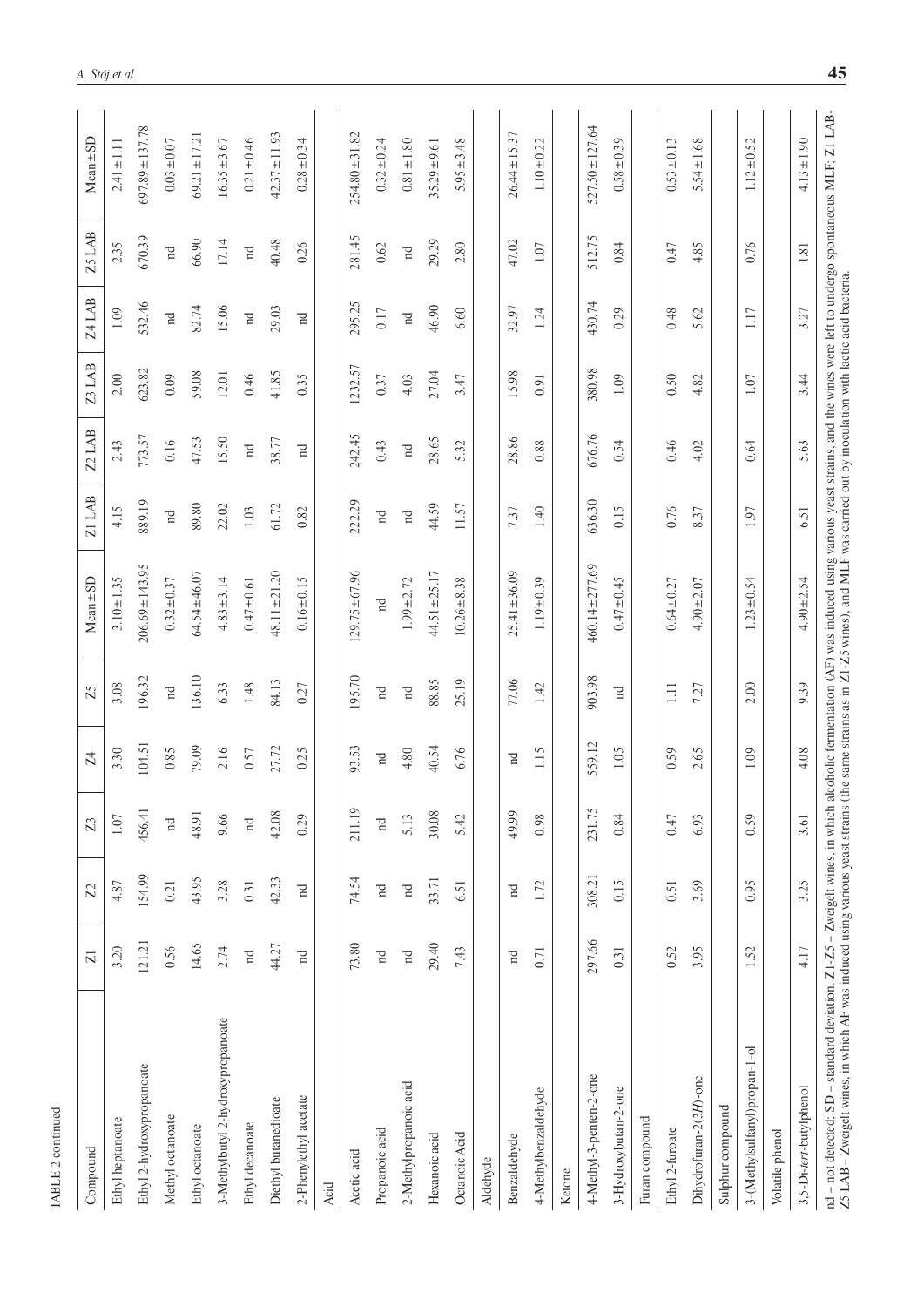<span id="page-7-0"></span>

| $\overline{\phantom{a}}$<br>j                               |  |
|-------------------------------------------------------------|--|
| j<br>Ş                                                      |  |
|                                                             |  |
|                                                             |  |
| Ì                                                           |  |
| ׇ֠<br>ׇ֚֘֝֕                                                 |  |
| l                                                           |  |
|                                                             |  |
|                                                             |  |
|                                                             |  |
| i                                                           |  |
| į                                                           |  |
| $\mathbf$<br><b>C</b><br>ł                                  |  |
|                                                             |  |
|                                                             |  |
| ī<br>i                                                      |  |
| ï                                                           |  |
| ï                                                           |  |
| ֖֖֖֖֖֖֖֖֖֖֧ׅ֖ׅ֖֖֧ׅ֖֖֖֖֖֖֖֧֚֚֚֚֚֚֚֚֚֚֚֚֚֚֚֚֚֚֚֚֚֚֚֚֚֚֚֚֬֝֝֝֝ |  |
|                                                             |  |
| j                                                           |  |
| ł                                                           |  |
| ě<br>É                                                      |  |
| í<br>Ξ                                                      |  |
| ţ                                                           |  |
| l<br>ē                                                      |  |
| i<br>j                                                      |  |
| i<br>ĺ<br>Ē<br>I                                            |  |
|                                                             |  |
| j<br>l<br>ļ<br>i                                            |  |
| i<br>ļ<br>I                                                 |  |
| ⊟                                                           |  |
| l<br>i                                                      |  |
| $-1.1$                                                      |  |
| ţ<br>i                                                      |  |
|                                                             |  |
| ≅<br>I                                                      |  |
| i<br>Ï<br>¢                                                 |  |
|                                                             |  |
|                                                             |  |
| Ó<br>Ļ                                                      |  |
| j                                                           |  |
| j<br>Ï                                                      |  |
| š<br>l                                                      |  |
|                                                             |  |
| ļ                                                           |  |
|                                                             |  |

| IABLE 3. Concentrations of volatile compounds in Rondo wines (ug/L) produced with different yeast and malolactic fermentation (MLF) combinations |                       |                |                |                       |             |                    |             |             |             |             |                                          |                      |
|--------------------------------------------------------------------------------------------------------------------------------------------------|-----------------------|----------------|----------------|-----------------------|-------------|--------------------|-------------|-------------|-------------|-------------|------------------------------------------|----------------------|
| Compound                                                                                                                                         | $\overline{\text{R}}$ | R <sup>2</sup> | R <sub>3</sub> | $\mathbb{R}^4$        | R5          | $Mean \pm SD$      | RI LAB      | R2LAB       | R3 LAB      | R4 LAB      | RS LAB                                   | $Mean \pm SD$        |
| <b>Alcohol</b>                                                                                                                                   |                       |                |                |                       |             |                    |             |             |             |             |                                          |                      |
| Propanol-1-ol                                                                                                                                    | 49.20                 | 32.97          | 55.28          | 24.88                 | 48.32       | $42.13 \pm 12.67$  | 18.26       | 46.87       | 39.06       | 66.87       | 66.75                                    | $47.56 \pm 20.45$    |
| 2-Methylpropan-1-ol                                                                                                                              | 354.16                | 276.16         | 457.58         | 202.60                | 288.59      | $315.82 \pm 95.78$ | 204.64      | 215.66      | 294.11      | 500.74      | 379.76                                   | $318.98 \pm 123.59$  |
| Butan-1-ol                                                                                                                                       | 4.18                  | 1.24           | 2.82           | $\,\operatorname{Id}$ | 5.01        | $2.65 \pm 2.06$    | 0.13        | 2.47        | 3.45        | 5.22        | 2.57                                     | $2.77 \pm 1.84$      |
| 3-Methylbutan-1-ol                                                                                                                               | 2776.85               | 2577.03        | 3611.82        | 1798.22               | 2165.92     | 2585.97±686.64     | 1869.50     | 1604.25     | 2381.25     | 2796.93     | 2821.31                                  | $2294.65 \pm 546.48$ |
| Pentan-1-ol                                                                                                                                      | $\rm _{nd}$           | 0.96           | 1.66           | 0.51                  | 0.33        | $0.69 \pm 0.64$    | $\rm _{nd}$ | 0.30        | $0.77\,$    | 1.16        | 1.10                                     | $0.67 \pm 0.51$      |
| 4-Methylpentan-1-ol                                                                                                                              | $_{\rm nd}$           | 0.47           | 4.13           | 0.60                  | 1.35        | $1.31 \pm 1.65$    | 2.22        | 1.28        | 1.90        | $1.17\,$    | 1.78                                     | $1.67 + 0.44$        |
| 3-Methylpentan-1-ol                                                                                                                              | 3.71                  | 0.91           | $7.01\,$       | 1.50                  | 1.56        | $2.94 \pm 2.51$    | 4.33        | 2.43        | 3.31        | 3.23        | $2.07$                                   | $3.08 + 0.88$        |
| Hexan-1-ol                                                                                                                                       | 97.72                 | 87.73          | 154.02         | 66.99                 | 71.45       | $95.58 \pm 34.93$  | 83.96       | 70.51       | 106.43      | 125.72      | 101.75                                   | $97.67 \pm 21.25$    |
| 3-Ethoxypropan-1-ol                                                                                                                              | 0.28                  | 0.59           | 0.88           | 0.40                  | 0.42        | $0.51 \pm 0.23$    | 0.09        | 0.50        | $0.67\,$    | 0.59        | 0.52                                     | $0.47 \pm 0.23$      |
| $(Z)$ -2-Hexen-1-ol                                                                                                                              | $\rm _{nd}$           | $\rm _{nd}$    | $\mathbf{p}$   | $\rm _{nd}$           | nd          | $\rm _{nd}$        | $\rm _{nd}$ | $\rm _{nd}$ | $\rm _{nd}$ | $\rm nd$    | $\ensuremath{\mathop{\text{Id}}}\xspace$ | $\rm _H$             |
| Octen-3-ol                                                                                                                                       | $1.10\,$              | 1.27           | 1.83           | 0.90                  | 0.93        | $1.21 \pm 0.38$    | 1.17        | 0.97        | $1.93\,$    | 1.94        | 1.62                                     | $1.53 \pm 0.44$      |
| Heptan-1-ol                                                                                                                                      | 1.22                  | $1.05$         | 2.59           | 0.89                  | 1.32        | $1.42 \pm 0.68$    | 1.31        | $1.08\,$    | 2.87        | 2.32        | 1.87                                     | $1.89 \pm 0.73$      |
| 2-Ethylhexan-1-ol                                                                                                                                | 6.65                  | 6.13           | 12.12          | 2.36                  | 7.36        | $6.92 \pm 3.49$    | 8.54        | 3.64        | 10.58       | 4.34        | 9.56                                     | $7.33 \pm 3.15$      |
| 3-Ethyl-4-methylpentan-1-ol                                                                                                                      | 0.23                  | 0.22           | 0.33           | 0.15                  | 0.13        | $0.21 \pm 0.08$    | 0.19        | 0.15        | 0.25        | 0.28        | 0.22                                     | $0.22 \pm 0.05$      |
| Butane-2,3-diol                                                                                                                                  | 121.13                | 74.36          | 37.61          | 68.27                 | 75.70       | $75.42 \pm 29.88$  | 51.76       | 58.62       | 102.65      | 113.04      | 61.57                                    | $77.53 \pm 28.14$    |
| Octan-1-ol                                                                                                                                       | $0.70$                | $0.67$         | 3.11           | 0.79                  | 2.22        | $1.50 \pm 1.11$    | 3.82        | 1.68        | 6.65        | 4.79        | 5.78                                     | $4.54 \pm 1.92$      |
| Propane-1,2-diol                                                                                                                                 | 2.65                  | 1.43           | 0.11           | 0.82                  | 1.68        | $1.34 \pm 0.95$    | $\rm _{nd}$ | 0.28        | 2.13        | 2.37        | 1.19                                     | $1.19 \pm 1.06$      |
| 2-(2-Ethoxyethoxy)-ethanol                                                                                                                       | 0.34                  | 0.31           | 0.35           | 0.22                  | 0.37        | $0.32 \pm 0.06$    | 0.13        | 0.19        | 0.35        | 0.28        | 0.24                                     | $0.24 \pm 0.08$      |
| Decan-1-ol                                                                                                                                       | $\rm _{nd}$           | $\rm _{nd}$    | $\rm _{nd}$    | $\rm _{nd}$           | $\rm _{nd}$ | $\rm _{nd}$        | $\rm _H$    | $\rm _{nd}$ | $0.04\,$    | $\rm _{nd}$ | $\rm _{nd}$                              | $0.01 \pm 0.02$      |
| Phenylmethanol                                                                                                                                   | 0.15                  | $0.06$         | $0.07\,$       | 0.02                  | 0.04        | $0.07 \pm 0.05$    | 0.04        | 0.03        | $0.07\,$    | 0.03        | $0.08\,$                                 | $0.05 \pm 0.01$      |
| 2-Phenylethanol                                                                                                                                  | 144.07                | 75.36          | 61.75          | 116.18                | 176.69      | $114.81 \pm 47.59$ | 90.11       | 83.79       | 141.58      | 146.74      | 117.70                                   | $115.98 \pm 28.77$   |
| Ester                                                                                                                                            |                       |                |                |                       |             |                    |             |             |             |             |                                          |                      |
| Ethyl butanoate                                                                                                                                  | 13.98                 | 14.26          | 29.45          | 5.51                  | 16.27       | $15.89 \pm 8.63$   | 10.39       | 13.67       | 21.49       | 27.31       | 18.65                                    | $18.30 \pm 6.62$     |
| Ethyl 3-methylbutanoate                                                                                                                          | 3.83                  | 2.58           | 2.65           | 1.82                  | 3.71        | $2.92 \pm 0.84$    | 2.26        | $1.81\,$    | 1.92        | 2.71        | 2.80                                     | $2.30 \pm 0.45$      |
| 3-Methylbutyl acetate                                                                                                                            | 72.26                 | 66.66          | 39.94          | 43.11                 | 89.77       | $62.35 \pm 20.86$  | 85.87       | 80.32       | 18.75       | 48.36       | 118.89                                   | $70.44 \pm 38.22$    |
| Hexyl acetate                                                                                                                                    | 0.25                  | 0.46           | 0.16           | $_{\rm nd}$           | $\rm nd$    | $0.17 + 0.19$      | 0.37        | 0.09        | 0.12        | 0.12        | 0.19                                     | $0.18 \pm 0.11$      |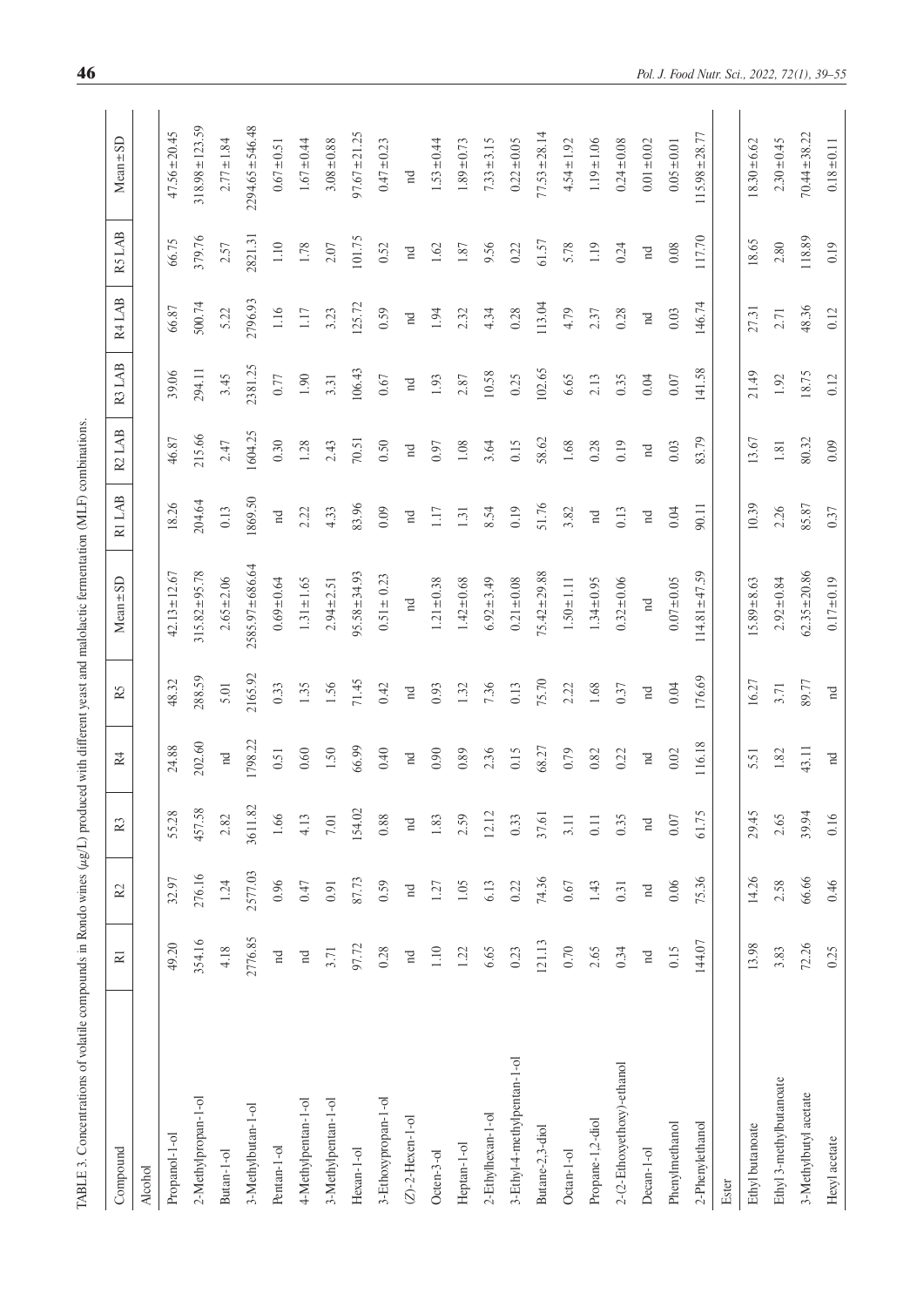| Compound                                                                                                                                                                                                                                                                                                                                                                                       | $\overline{R}$ | $\approx$ | R <sub>3</sub>          | R4          | R5                         | $Mean \pm SD$      | R1 LAB      | R2 LAB      | R3 LAB                  | R4 LAB   | R5 LAB      | $Mean \pm SD$      |
|------------------------------------------------------------------------------------------------------------------------------------------------------------------------------------------------------------------------------------------------------------------------------------------------------------------------------------------------------------------------------------------------|----------------|-----------|-------------------------|-------------|----------------------------|--------------------|-------------|-------------|-------------------------|----------|-------------|--------------------|
| Ethyl heptanoate                                                                                                                                                                                                                                                                                                                                                                               | 9.28           | 2.67      | 7.42                    | $1.01\,$    | 3.51                       | $4.78 \pm 3.45$    | 3.13        | 2.16        | 4.37                    | 3.89     | 0.90        | $2.89 \pm 1.39$    |
| Ethyl 2-hydroxypropanoate                                                                                                                                                                                                                                                                                                                                                                      | 95.55          | 95.39     | 127.08                  | 72.82       | 54.21                      | $89.01 \pm 27.41$  | 507.93      | 388.00      | 487.93                  | 535.72   | 536.76      | $491.27 \pm 61.23$ |
| Methyl octanoate                                                                                                                                                                                                                                                                                                                                                                               | 0.14           | $0.18\,$  | $\,\operatorname{nd}\,$ | 0.20        | $\mathop{\rm nd}\nolimits$ | $0.10 + 0.10$      | 0.16        | nd          | $\,\operatorname{nd}\,$ | nd       | $\rm nd$    | $0.03 \pm 0.07$    |
| Ethyl octanoate                                                                                                                                                                                                                                                                                                                                                                                | 12.59          | 22.69     | 39.00                   | 15.39       | 24.07                      | $22.75 \pm 10.29$  | 14.35       | 12.45       | 45.26                   | 32.63    | 32.30       | $27.40 \pm 13.82$  |
| 3-Methylbutyl 2-hydroxypropanoate                                                                                                                                                                                                                                                                                                                                                              | $1.47\,$       | 1.28      | 1.35                    | 1.29        | 1.25                       | $1.33 \pm 0.09$    | 7.85        | 6.16        | 10.05                   | 10.96    | 10.45       | $9.09 \pm 2.03$    |
| Ethyl decanoate                                                                                                                                                                                                                                                                                                                                                                                | 0.10           | $0.07$    | 0.40                    | 0.12        | 0.38                       | $0.21 \pm 0.16$    | $\rm _{nd}$ | 0.10        | 0.40                    | 0.25     | 0.31        | $0.21 \pm 0.16$    |
| Diethyl butanedioate                                                                                                                                                                                                                                                                                                                                                                           | 20.99          | 15.44     | 22.12                   | 13.61       | 20.65                      | $8.56 \pm 3.78$    | 12.88       | 10.99       | 29.31                   | 14.14    | 17.36       | $16.94 \pm 7.29$   |
| 2-Phenylethyl acetate                                                                                                                                                                                                                                                                                                                                                                          | $\rm _{nd}$    | 0.47      | 0.15                    | 0.21        | 0.39                       | $0.24 \pm 0.19$    | 0.74        | 0.16        | 0.53                    | 0.54     | 1.18        | $0.63 + 0.37$      |
| Acid                                                                                                                                                                                                                                                                                                                                                                                           |                |           |                         |             |                            |                    |             |             |                         |          |             |                    |
| Acetic acid                                                                                                                                                                                                                                                                                                                                                                                    | 54.19          | 84.16     | 76.34                   | 63.63       | 87.78                      | $73.22 \pm 14.10$  | 159.17      | 161.58      | 197.76                  | 269.61   | 213.71      | $200.37 \pm 45.22$ |
| Propanoic acid                                                                                                                                                                                                                                                                                                                                                                                 | $_{\rm nd}$    | $\rm n d$ | $\rm _{nd}$             | $_{\rm nd}$ | $\rm ^n$                   | $_{\rm nd}$        | $_{\rm nd}$ | $\rm ^n$    | $\rm _{nd}$             | $\rm ^n$ | $\rm _{nd}$ | $\rm _{nd}$        |
| 2-Methylpropanoic acid                                                                                                                                                                                                                                                                                                                                                                         | $\rm _{nd}$    | $\rm nd$  | $\rm _H$                | $\rm _{nd}$ | $\rm _{nd}$                | $\rm _{nd}$        | $\rm _{nd}$ | $\rm nd$    | $\rm _{nd}$             | 3.71     | $11.62\,$   | $3.07 + 5.04$      |
| Hexanoic acid                                                                                                                                                                                                                                                                                                                                                                                  | 9.26           | 5.05      | 8.42                    | 9.38        | 15.39                      | $9.50 \pm 3.73$    | 4.48        | 6.94        | 12.79                   | 12.17    | 11.97       | $9.67 + 3.73$      |
| Octanoic Acid                                                                                                                                                                                                                                                                                                                                                                                  | $_{\rm nd}$    | 0.12      | 1.20                    | 0.38        | 2.04                       | $0.75 \pm 0.86$    | 0.16        | 1.38        | 3.16                    | 1.29     | 2.21        | $1.64 \pm 1.12$    |
| Aldehyde                                                                                                                                                                                                                                                                                                                                                                                       |                |           |                         |             |                            |                    |             |             |                         |          |             |                    |
| Benzaldehyde                                                                                                                                                                                                                                                                                                                                                                                   | 5.56           | 10.01     | 14.58                   | 5.37        | 12.75                      | $9.65 \pm 4.15$    | 5.64        | 8.76        | 20.43                   | 5.10     | 9.36        | $9.86 \pm 6.20$    |
| 4-Methylbenzaldehyde                                                                                                                                                                                                                                                                                                                                                                           | 0.84           | 0.13      | 0.35                    | 0.62        | 0.31                       | $0.45 \pm 0.28$    | 0.65        | 0.19        | 0.16                    | 0.74     | 0.90        | $0.53 \pm 0.34$    |
| Ketone                                                                                                                                                                                                                                                                                                                                                                                         |                |           |                         |             |                            |                    |             |             |                         |          |             |                    |
| 4-Methyl-3-penten-2-one                                                                                                                                                                                                                                                                                                                                                                        | 368.12         | 229.16    | 143.72                  | 149.74      | 272.35                     | $232.62 \pm 93.17$ | 179.93      | 192.16      | 248.48                  | 305.21   | 251.76      | $235.51 \pm 50.64$ |
| 3-Hydroxybutan-2-one                                                                                                                                                                                                                                                                                                                                                                           | 0.15           | 0.44      | 0.79                    | 0.19        | 0.04                       | $0.32 \pm 0.30$    | 0.15        | $_{\rm nd}$ | (1.47)                  | 0.61     | 0.35        | $0.32 \pm 0.24$    |
| Furan compound                                                                                                                                                                                                                                                                                                                                                                                 |                |           |                         |             |                            |                    |             |             |                         |          |             |                    |
| Ethyl 2-furoate                                                                                                                                                                                                                                                                                                                                                                                | 0.48           | 0.45      | 0.52                    | 0.32        | 0.53                       | $0.46 \pm 0.08$    | 0.27        | 0.23        | 0.44                    | 0.33     | 0.35        | $0.32 \pm 0.08$    |
| Dihydrofuran-2(3H)-one                                                                                                                                                                                                                                                                                                                                                                         | 6.66           | 4.13      | 4.10                    | 3.25        | 5.29                       | $4.69 \pm 1.32$    | 7.57        | 6.50        | 12.99                   | 10.44    | 8.10        | $9.12 \pm 2.60$    |
| Sulphur compound                                                                                                                                                                                                                                                                                                                                                                               |                |           |                         |             |                            |                    |             |             |                         |          |             |                    |
| 3-(Methylsulfanyl)propan-1-ol                                                                                                                                                                                                                                                                                                                                                                  | 1.99           | 0.74      | 0.90                    | 1.13        | 1.71                       | $1.30 \pm 0.54$    | $1.08\,$    | 0.82        | 1.70                    | 1.43     | 1.09        | $1.22 \pm 0.34$    |
| Volatile phenol                                                                                                                                                                                                                                                                                                                                                                                |                |           |                         |             |                            |                    |             |             |                         |          |             |                    |
| 3,5-Di-tert-butylphenol                                                                                                                                                                                                                                                                                                                                                                        | 2.23           | 1.83      | 1.57                    | 2.00        | 1.97                       | $1.92 \pm 0.24$    | 2.06        | 1.26        | 3.95                    | 2.55     | 2.69        | $2.50 \pm 0.99$    |
| nd - not detected; SD - standard deviation. R1-R5 - Rondo wines, in which alcoholic fermentation (AF) was induced using various yeast strains, and the wines were left to undergo spontaneous MLF; R1 LAB<br>R5 LAB - Rondo wines, in which AF was induced using various yeast strains (the same strains as in R1-RS wines), and MLF was carried out by inoculation with lactic acid bacteria. |                |           |                         |             |                            |                    |             |             |                         |          |             |                    |

TABLE 3 continued

TABLE 3 continued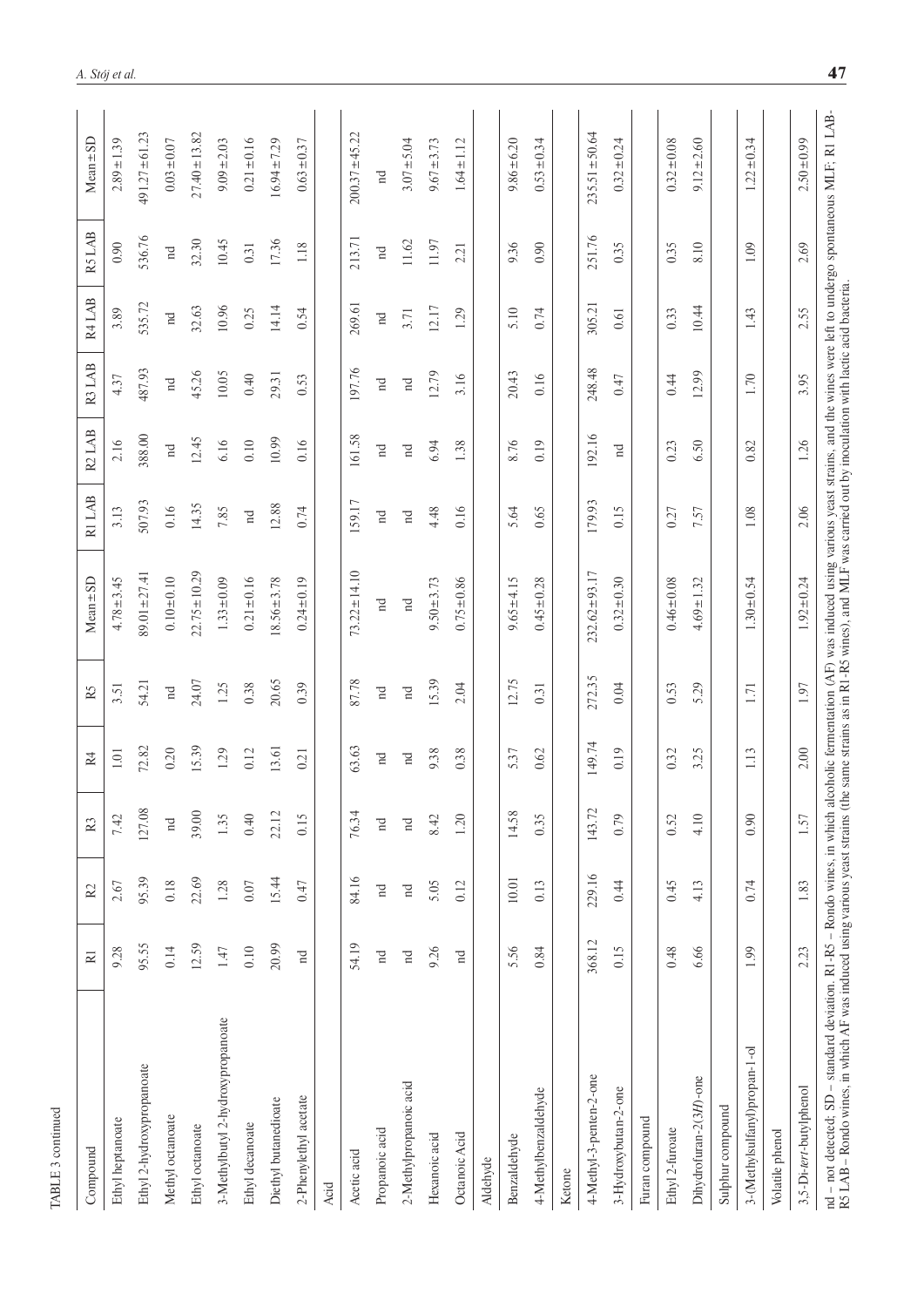|                                   |                         | One-way ANOVA |             |              | Two-way ANOVA |                     |
|-----------------------------------|-------------------------|---------------|-------------|--------------|---------------|---------------------|
| Compound                          | Grape variety<br>effect | Yeast effect  | MLF effect  | Yeast effect | MLF effect    | Yeast×MLF<br>effect |
| Alcohol                           |                         |               |             |              |               |                     |
| Propanol-1-ol                     | ***                     | <b>NS</b>     | <b>NS</b>   | <b>NS</b>    | <b>NS</b>     | <b>NS</b>           |
| 2-Methylpropan-1-ol               | <b>NS</b>               | $_{\rm NS}$   | $_{\rm NS}$ | <b>NS</b>    | $_{\rm NS}$   | <b>NS</b>           |
| Butan-1-ol                        | $\pm\pm$                | <b>NS</b>     | <b>NS</b>   | <b>NS</b>    | <b>NS</b>     | <b>NS</b>           |
| 3-Methylbutan-1-ol                | **                      | $_{\rm NS}$   | <b>NS</b>   | <b>NS</b>    | <b>NS</b>     | $_{\rm NS}$         |
| Pentan-1-ol                       | ***                     | $_{\rm NS}$   | $_{\rm NS}$ | $_{\rm NS}$  | $_{\rm NS}$   | <b>NS</b>           |
| 4-Methylpentan-1-ol               | ***                     | <b>NS</b>     | <b>NS</b>   | <b>NS</b>    | <b>NS</b>     | <b>NS</b>           |
| 3-Methylpentan-1-ol               | ***                     | <b>NS</b>     | <b>NS</b>   | <b>NS</b>    | <b>NS</b>     | <b>NS</b>           |
| Hexan-1-ol                        | ***                     | <b>NS</b>     | <b>NS</b>   | <b>NS</b>    | <b>NS</b>     | <b>NS</b>           |
| 3-Ethoxypropan-1-ol               | ***                     | $***$         | <b>NS</b>   | ***          | NS            | <b>NS</b>           |
| $(Z)$ -2-Hexen-1-ol               | ***                     | *             | $_{\rm NS}$ | $\ast$       | $_{\rm NS}$   | <b>NS</b>           |
| Octen-3-ol                        | *                       | <b>NS</b>     | <b>NS</b>   | <b>NS</b>    | $_{\rm NS}$   | <b>NS</b>           |
| Heptan-1-ol                       | ***                     | <b>NS</b>     | <b>NS</b>   | <b>NS</b>    | NS            | <b>NS</b>           |
| 2-Ethylhexan-1-ol                 | ∗                       | <b>NS</b>     | <b>NS</b>   | <b>NS</b>    | <b>NS</b>     | <b>NS</b>           |
| 3-Ethyl-4-methylpentan-1-ol       | ***                     | $_{\rm NS}$   | $_{\rm NS}$ | <b>NS</b>    | $_{\rm NS}$   | <b>NS</b>           |
| Butane-2,3-diol                   | <b>NS</b>               | <b>NS</b>     | <b>NS</b>   | NS           | NS            | <b>NS</b>           |
| Octan-1-ol                        | ***                     | $_{\rm NS}$   | $_{\rm NS}$ | <b>NS</b>    | $_{\rm NS}$   | $_{\rm NS}$         |
| Propane-1,2-diol                  | <b>NS</b>               | $_{\rm NS}$   | $_{\rm NS}$ | <b>NS</b>    | $_{\rm NS}$   | <b>NS</b>           |
| 2-(2-Ethoxyethoxy)-ethanol        | <b>NS</b>               | <b>NS</b>     | <b>NS</b>   | <b>NS</b>    | <b>NS</b>     | <b>NS</b>           |
| Decan-1-ol                        | *                       | <b>NS</b>     | $_{\rm NS}$ | <b>NS</b>    | $_{\rm NS}$   | <b>NS</b>           |
| Phenylmethanol                    | ***                     | *             | $\ast$      | **           | $\ast$        | <b>NS</b>           |
| 2-Phenylethanol                   | $\pm\pm$                | $\ast\!\ast$  | <b>NS</b>   | **           | <b>NS</b>     | $\ast\ast$          |
| Ester                             |                         |               |             |              |               |                     |
| Ethyl butanoate                   | ***                     | $_{\rm NS}$   | $_{\rm NS}$ | $_{\rm NS}$  | $_{\rm NS}$   | <b>NS</b>           |
| Ethyl 3-methylbutanoate           | $***$                   | NS            | $_{\rm NS}$ | $_{\rm NS}$  | $_{\rm NS}$   | $_{\rm NS}$         |
| 3-Methylbutyl acetate             | $_{\rm NS}$             | $_{\rm NS}$   | $\ast$      | $_{\rm NS}$  | $\ast$        | $_{\rm NS}$         |
| Hexyl acetate                     | $_{\rm NS}$             | $_{\rm NS}$   | $_{\rm NS}$ | $_{\rm NS}$  | $_{\rm NS}$   | $_{\rm NS}$         |
| Ethyl heptanoate                  | $_{\rm NS}$             | $_{\rm NS}$   | $\ast$      | $_{\rm NS}$  | $\ast$        | $_{\rm NS}$         |
| Ethyl 2-hydroxypropanoate         | *                       | $_{\rm NS}$   | ***         | $_{\rm NS}$  | ***           | $_{\rm NS}$         |
| Methyl octanoate                  | $_{\rm NS}$             | $_{\rm NS}$   | $\ast$      | $_{\rm NS}$  | $\ast$        | $_{\rm NS}$         |
| Ethyl octanoate                   | **                      | $_{\rm NS}$   | <b>NS</b>   | $_{\rm NS}$  | <b>NS</b>     | $_{\rm NS}$         |
| 3-Methylbutyl 2-hydroxypropanoate | ***                     | $_{\rm NS}$   | ***         | $_{\rm NS}$  | ***           | $_{\rm NS}$         |
| Ethyl decanoate                   | NS.                     | $_{\rm NS}$   | $_{\rm NS}$ | $_{\rm NS}$  | $_{\rm NS}$   | $_{\rm NS}$         |
| Diethyl butanedioate              | ***                     | $_{\rm NS}$   | $_{\rm NS}$ | $_{\rm NS}$  | $_{\rm NS}$   | $_{\rm NS}$         |
| 2-Phenylethyl acetate             | $_{\rm NS}$             | $_{\rm NS}$   | $_{\rm NS}$ | $_{\rm NS}$  | $_{\rm NS}$   | $_{\rm NS}$         |

<span id="page-9-0"></span>TABLE 4. Results of one-way analysis of variance (ANOVA) and two-way ANOVA of Rondo and Zweigelt wines produced with different yeast and malolactic fermentation (MLF) strategies.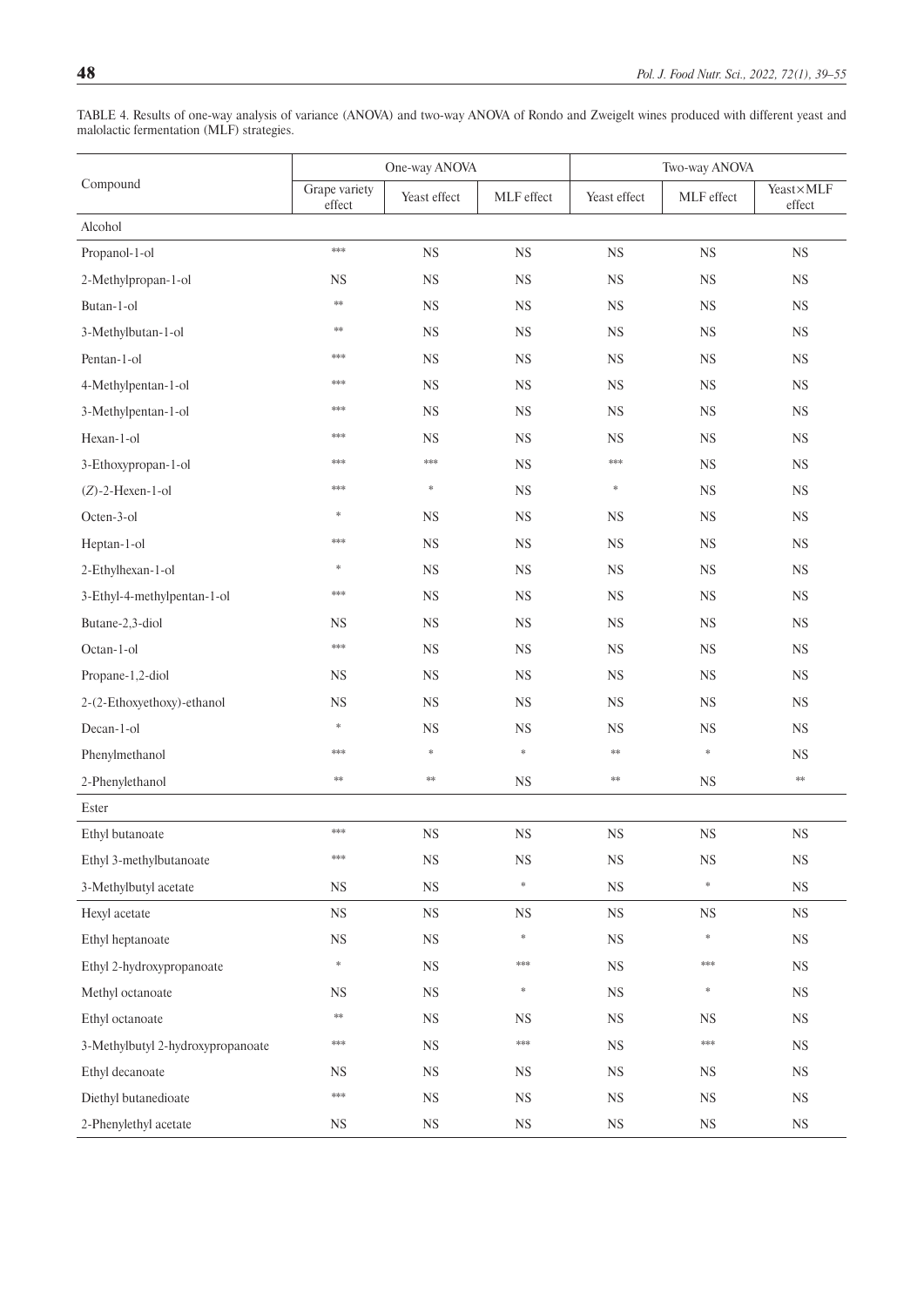#### TABLE 4 continued

|                               |                         | One-way ANOVA |            |              | Two-way ANOVA |                     |
|-------------------------------|-------------------------|---------------|------------|--------------|---------------|---------------------|
| Compound                      | Grape variety<br>effect | Yeast effect  | MLF effect | Yeast effect | MLF effect    | Yeast×MLF<br>effect |
| Acid                          |                         |               |            |              |               |                     |
| Acetic acid                   | $\ast$                  | <b>NS</b>     | $***$      | <b>NS</b>    | $***$         | <b>NS</b>           |
| Propanoic acid                | **                      | <b>NS</b>     | $\ast\ast$ | <b>NS</b>    | **            | <b>NS</b>           |
| 2-Methylpropanoic acid        | <b>NS</b>               | <b>NS</b>     | <b>NS</b>  | <b>NS</b>    | <b>NS</b>     | <b>NS</b>           |
| Hexanoic acid                 | ***                     | <b>NS</b>     | <b>NS</b>  | <b>NS</b>    | <b>NS</b>     | <b>NS</b>           |
| Octanoic acid                 | ***                     | <b>NS</b>     | <b>NS</b>  | <b>NS</b>    | <b>NS</b>     | $\ast$              |
| Aldehyde                      |                         |               |            |              |               |                     |
| Benzaldehyde                  | $**$                    | ***           | NS         | ***          | <b>NS</b>     | NS                  |
| 4-Methylbenzaldehyde          | ***                     | NS            | <b>NS</b>  | <b>NS</b>    | <b>NS</b>     | NS                  |
| Ketone                        |                         |               |            |              |               |                     |
| 4-Methyl-3-penten-2-one       | $***$                   | <b>NS</b>     | <b>NS</b>  | <b>NS</b>    | <b>NS</b>     | <b>NS</b>           |
| 3-Hydroxybutan-2-one          | <b>NS</b>               | $\ast\!\ast$  | NS         | ***          | <b>NS</b>     | NS                  |
| Furan compound                |                         |               |            |              |               |                     |
| Ethyl 2-furoate               | ***                     | NS            | $\ast$     | <b>NS</b>    | $\ast$        | <b>NS</b>           |
| Dihydrofuran-2 $(3H)$ -one    | <b>NS</b>               | <b>NS</b>     | **         | <b>NS</b>    | **            | <b>NS</b>           |
| Sulphur compound              |                         |               |            |              |               |                     |
| 3-(Methylsulfanyl)propan-1-ol | NS                      | $\ast\!\ast$  | <b>NS</b>  | $\ast\ast$   | <b>NS</b>     | $\pm\pm$            |
| Volatile phenol               |                         |               |            |              |               |                     |
| 3,5-Di-tert-butylphenol       | $\ast\ast$              | $_{\rm NS}$   | NS         | <b>NS</b>    | <b>NS</b>     | NS                  |
|                               |                         |               |            |              |               |                     |

Statistical significance: \*significant at  $p < 0.05$ , \*\*significant at  $p < 0.01$ , \*\*\* significant at  $p < 0.001$ , NS – not significant.

and yeast×MLF interaction influenced the concentrations of phenylmethanol and 2-phenylethanol, respectively ([Ta](#page-9-0)[ble 4](#page-9-0)). Regarding yeast  $\times$  MLF interaction, according to Gammacurta *et al*. [2017], 3-methylbutan-1-ol was the only higher alcohol not affected by yeast/LAB combination, while concentrations of other alcohols, such as propan-1-ol, 2-methylpropan-1-ol, and 2-methylbutan-1-ol, differed significantly depending on yeast/LAB combination.

Concentrations of half of the esters: ethyl butanoate, ethyl 3-methylbutanoate, ethyl 2-hydroxypropanoate, ethyl octanoate, 3-methylbutyl 2-hydroxypropanoate, and diethyl butanedioate differed significantly according to the grape variety ([Table 4](#page-9-0)). However, Liu *et al*. [2017] found that grape variety significantly impacted concentrations of most esters. Ethyl esters are produced enzymatically by yeast from ethanolysis of acetyl-CoA formed during fatty acid synthesis or degradation [Liu *et al*., 2017; Stój *et al*., 2017a]. The concentrations of any esters were not significantly affected by yeast strain nor by yeast×MLF interaction ([Table 4\)](#page-9-0). On the contrary, Gammacurta *et al*. [2014] observed a significant effect of yeast strain on all esters in the red wines studied. Blanco *et al*.[2014] found that the concentrations of several esters (ethyl butanoate, hexyl acetate, 2-phenylethyl acetate, diethyl butanedioate) were independent of yeast strain, while other esters (3-methylbutyl acetate and ethyl octanoate) were yeast strain-dependent. Regarding yeast×MLF interaction, Gammacurta *et al*. [2017] reported that among 40 quantified esters, only seven were not affected by the yeast/LAB combination. Among seven esters, the concentrations of hexyl acetate and ethyl octanoate (also identified in our study) did not depend on the combination of microorganisms. MLF significantly influenced the concentrations of almost half of the esters, *i.e.* 3-methylbutyl acetate (isoamyl acetate), ethyl heptanoate, ethyl 2-hydroxypropanoate (ethyl lactate), methyl octanoate, and 3-methylbutyl 2-hydroxypropanoate (isoamyl lactate). Gammacurta *et al*. [2014] considered that the impact of LAB on esters was controversial because results differed between studies. Several reports showed changes in ester concentrations in wines after MLF with *O. oeni* due to its esterase activity [Brizuela *et al.*, 2018; Diez-Ozaeta *et al.*, 2021; Sumby *et al.*, 2013]. However, Gammacurta *et al*. [2014] found that levels of esters were slightly affected by the LAB. In our study, the ethyl lactate concentration was higher in the wines subjected to induced MLF than in those subjected to spontaneous MLF. Ethyl lactate is one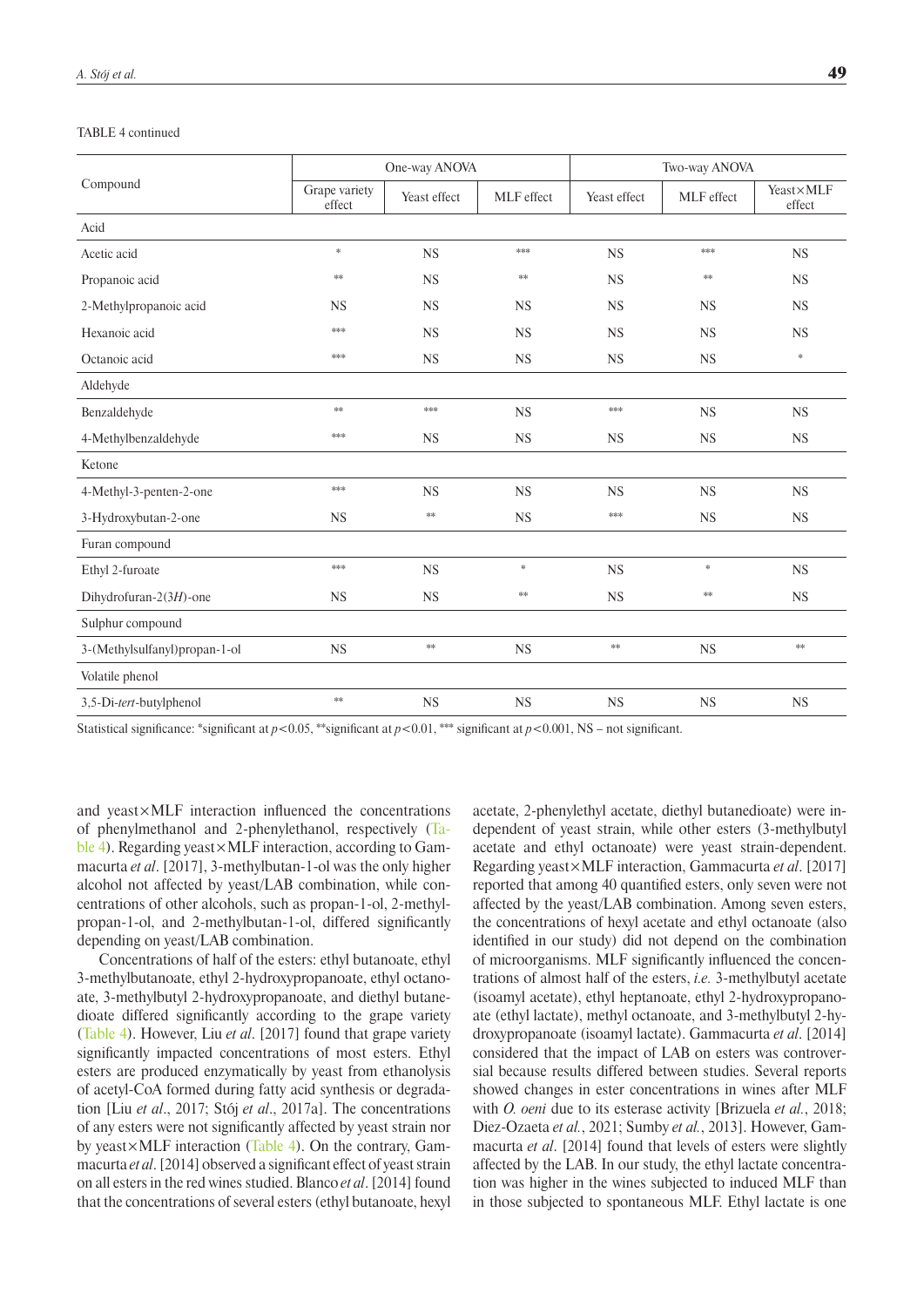of the most characteristic aromatic compounds produced during MLF and a marker of LAB activity. Its content increased following MLF [Abrahamse & Bartowsky, 2012; Costello *et al*., 2012; Lasik-Kurdyś *et al*., 2018].

We observed a grape variety effect on most acids, *i.e.* acetic acid, propanoic acid, hexanoic acid, and octanoic acid, whereas Liu *et al*. [2017] found significant differences for almost half of the acids. Fatty acids could be produced *via* anabolic pathways by yeast or during β-oxidation of long-chain fatty acids [Stój *et al*., 2017a]. The concentrations of any acids did not vary depending on yeast strain ([Table 4](#page-9-0)). According to Blanco *et al*. [2014], only the hexanoic acid content of red wines depended on the yeast strain. MLF significantly modulated half of the acid (acetic acid and propanoic acid) contents in our study (Table 4). The concentration of acetic acid was higher in the wines subjected to induced MLF than in those subjected to spontaneous MLF [\(Table 2](#page-5-0) and [Table 3\)](#page-7-0). The increase in acetic acid content is due to the metabolism of citric acid [Abrahamse & Bartowsky, 2012; Styger *et al*., 2011]. The octanoic acid concentration was significantly impacted by yeast $\times$ MLF interaction [\(Table 4](#page-9-0)), which agreed with the results obtained by Gammacurta *et al*. [2017]. Concentrations of 2-methylpropanoic acid and hexanoic acid were not significantly modulated by yeast/LAB combinations, while Gammacurta *et al*. [2017] reported significant differences in the contents of these acids between microorganism combinations.

Regarding the two quantified aldehydes, concentrations of benzaldehyde and 4-methylbenzaldehyde differed significantly between grape varieties ([Table 4\)](#page-9-0). Yeast strain significantly impacted the concentration of benzaldehyde, similarly to the work of Tufariello *et al*. [2014] and contrary to the work of Blanco *et al*. [2014]. Neither MLF nor yeast×MLF interaction affected aldehyde concentrations.

The concentration of 4-methyl-3-penten-2-one differed significantly between wines produced from different grape varieties ([Table 4](#page-9-0)). Grape variety did not affect 3-hydroxybutan-2-one (acetoin) concentration, contrary to the report of Liu *et al*. [2017]. The concentration of 3-hydroxybutan- -2-one was significantly affected by yeast strain, which agreed with results obtained by Blanco *et al*. [2014]. The concentrations of the two identified ketones did not differ significantly upon the influence of either MLF or yeast×MLF interaction ([Table 4](#page-9-0)). Considering the interactions, Gammacurta *et al*. [2017] observed no significant differences in the concentration of 3-hydroxybutan-2-one. Acetoin is produced from the metabolism of citric acid by lactic acid bacteria [Malherbe *et al*., 2012; Styger *et al*., 2011; Tempère *et al*., 2018]. In our study, there was no trend in its concentration in Zweigelt and Rondo wines subjected to spontaneous and induced MLF. Its concentration was higher in a few wines in which MLF was spontaneous and in a few wines in which MLF was induced. According to López *et al*. [2011], spontaneous MLF resulted in a higher content of acetoine in wines, whereas Malherbe *et al*. [2012] found that acetoin concentration was affected by the bacterial strain used for MLF.

Considering the two quantified furan compounds, grape variety significantly impacted the content of ethyl 2-furoate ([Ta](#page-9-0)[ble 4\)](#page-9-0). In turn, the concentration of dihydrofuran-2(3*H*)-one was not influenced by the grape variety, and it is in agreement with the results obtained by Liu *et al*. [2017]. The yeast strain and yeast×MLF interaction did not affect ethyl 2-furoate and dihydrofuran-2(3*H*)-one. Similarly, the yeast did not affect ethyl 2-furoate in studies performed by Callejon *et al*. [2010]. Concentrations of both furan compounds, ethyl 2-furoate and dihydrofuran-2(3*H*)-one (butyrolactone), depend on MLF. Butyrolactone is particularly produced during MLF [Tempère *et al*., 2018]. In our study, the concentration of butyrolactone was higher in most wines subjected to induced MLF. According to López *et al*. [2011], spontaneous MLF resulted in wines with a higher butyrolactone concentration.

The concentration of 3-(methylsulfanyl)propan-1-ol ([Table 4](#page-9-0)) was not affected by grape variety and MLF, but changes in its values were determined as affected by yeast strain and yeast×MLF interaction.

Among the analyzed factors, *i.e*. grape variety, yeast, MLF, yeast×MLF interaction, only grape variety significantly affected the concentration of 3,5-di-*tert*-butylphenol ([Table 4](#page-9-0)).

We showed that in the case of Polish wines produced from grape varieties grown in a cold climate, the grape variety was the factor eliciting a significant impact on the highest number of identified volatile compounds, whereas microorganisms used had a lesser effect. In our study, malic acid was not completely reduced during MLF (spontaneous and induced), similarly to the experiment conducted by Lasik-Kurdyś *et al.* [2018]. Lactic acid has an antimicrobial activity, and at a higher concentration, it can also inhibit LAB. In the case of high-acid musts, a total reduction of malic acid can be impossible [Lasik-Kurdyś *et al.*, 2017].

Figure 1 presents the FTIR spectra of the wines. For more straightforward analysis, discussion, and comparison of the tested wines, the spectra were normalized to the maximum at 3327 cm<sup>-1</sup>. Table 5 presents all the characteristic bands of wine spectra and appropriate vibrations assigned to the functional groups. All spectra of wines (R1-R5, Z1-Z5, R1 LAB-R5 LAB and Z1 LAB-Z5 LAB) had very intense and similar bands (Figure 1). They exhibited bands characteristic of water and ethanol absorption. The broad peak of 3800–3000 cm-1 results mainly from stretching vibrations in water molecules, ν(-OH), and in alcohol or phenol molecules [Basalekou *et al*., 2019; Geană *et al*., 2019]. Characteristic bands for vibrations of water molecules are absorption bands with a maximum of about 990 and 1460 cm<sup>-1</sup> (stretching and deformation – related to the third overtone of these bands) and characteristic deformation bands with a maximum at about 1600 cm-1 [Geană *et al*., 2019; Hu *et al*., 2019]. Alcohol-related absorption bands were observed (for all samples) at 2850–3000 cm<sup>-1</sup> with characteristic peaks at 2937 and 2881 cm-1 ([Figure 1](#page-12-0), [Table 5](#page-12-0)) corresponding to the symmetric and asymmetric stretching vibrations of the  $CH_2$  and  $CH_3$  groups. The build-up of these bands with a broad and noticeably flattened maximum in the range of 2400–2705 cm-1 could correspond to a combination of C-H stretching vibrations and overtones of these vibrations originating from molecules of ethanol and partly sugar [Basalekou *et al*., 2019; Geană *et al*., 2019; Hu *et al*., 2019]. Vibrations originating from primary alcohols and glycerol with maximum bands at 1087 and 1050 cm<sup>-1</sup>, respectively, are related to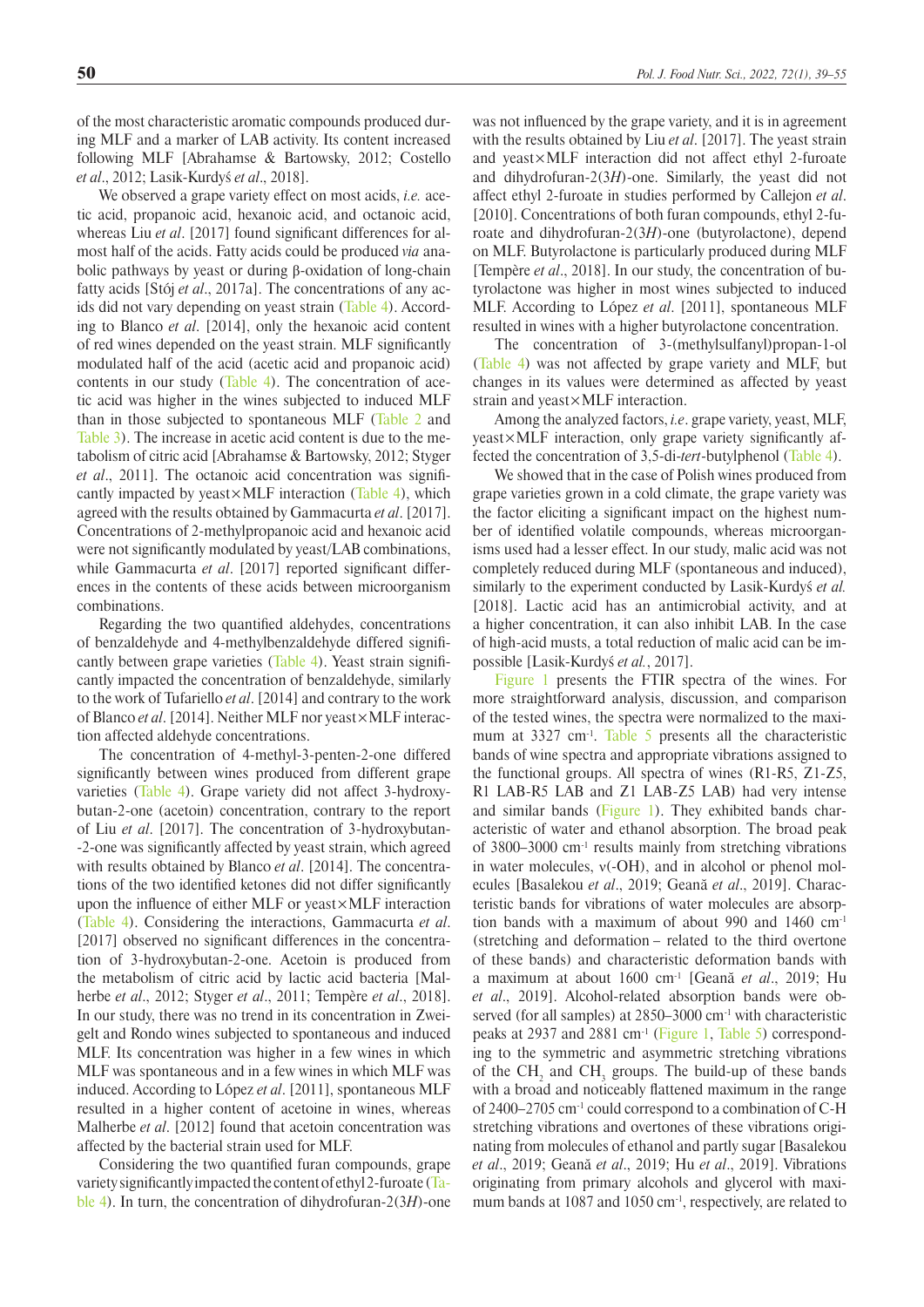

FIGURE 1. Normalized Fourier transform infrared (FTIR) spectra of wines. R1-R5 – Rondo wines, in which alcoholic fermentation (AF) was induced using various yeast strains, and the wines were left to undergo spontaneous malolactic fermentation (MLF); Z1-Z5 – Zweigelt wines, in which AF was induced using various yeast strains, and the wines were left to undergo spontaneous MLF; R1 LAB-R5 LAB – Rondo wines, in which AF was induced using various yeast strains (the same strains as in R1-R5 wines), and MLF was carried out by inoculation with lactic acid bacteria; Z1 LAB-Z5 LAB – Zweigelt wines, in which AF was induced using various yeast strains (the same strains as in Z1-Z5 wines), and MLF was carried out by inoculation with lactic acid bacteria.

strong C-O stretching vibrations [Martelo-Vidal *et al*., 2013]. The bands in the 3000–2800 cm<sup>-1</sup> region were most likely due to stretching vibrations of C–H bonds of hydrocarbons, O–H bonds of carboxylic acids, and asymmetric stretching vibrations of C–H bonds of methyl  $(-CH_3)$  groups: polyols (glycerol), free phenolic acids and catechins [Geană *et al*., 2019].

The vibration area between  $1800-1000$  cm<sup>-1</sup> was characteristic of C-OH stretching,  $CH<sub>3</sub>$  and  $CH<sub>2</sub>$  deformation, C=C stretching, and C≡N stretching vibrations ([Table 5](#page-12-0)). This area derives from such components as phenols, alcohols, aldehydes, higher alcohols, polyols, acids, sugars, volatile acids and amino acids [Basalekou *et al*., 2020; Hu *et al*., 2019; Versari *et al*., 2014]. The spectral range of about 1850– –1590 cm-1 was related to the combination of stretching vibrations -OH, -CH<sub>3</sub> (first overtone), -CH<sub>2</sub>, -CH (first overtone) derived from ethanol [Geană *et al*., 2019; Martelo-Vidal *et al*., 2013].

Very interesting vibrations occured in the spectral region of 1580–950 cm<sup>-1</sup> ([Figure 1](#page-12-0)). In this area, the vibrations show functional groups characteristic for many wine compounds; therefore, there were more considerable differences between the FTIR spectra obtained in this region. Basically, in the region of 1580–950 cm-1, there were vibrations from phenols of the wines tested. The area between 1460 and 1280 cm-1 was very complex and provided information about stretching vibrations of the carbonyl group  $C=O$ , stretching vibrations  $C=C, CH<sub>2</sub>, and C-H$  derived from molecules of aldehydes, carboxylic acids, proteins, and esters [Tarantilis *et al*., 2008].

<span id="page-12-0"></span>TABLE 5. The maxima of the Fourier transform infrared absorption b[ands](http://pl.pons.com/t%C5%82umaczenie/angielski-polski/ands) of wines produced with different yeast and malolactic fermentation (MLF) strategies, [with](http://pl.pons.com/t%C5%82umaczenie/angielski-polski/with) assignment of particular [vibration](http://pl.pons.com/t%C5%82umaczenie/angielski-polski/vibration)s to the respective wine samples. Spectra registered within the range of 700–3700 cm-1.

| $R1-R5$<br>$Z1 - Z5$ | R1 LAB-R5 LAB<br>Z1 LAB-Z5 LAB | Type and origin of vibrations                                                |
|----------------------|--------------------------------|------------------------------------------------------------------------------|
|                      | Wavenumber (cm <sup>-1</sup> ) |                                                                              |
| 3320                 | 3327                           | $v(-OH)$ in carboxylic acids                                                 |
| 2937                 | 2932                           | $v_w$ (-CH) of hydrocarbons                                                  |
| 2881                 | 2875                           | $v_{m}$ (–CH <sub>2</sub> )                                                  |
| 1719                 | 1719                           | $v_{m}$ (-C=O)                                                               |
| 1605                 | 1606                           | $\delta$ (-OH) and $v(C=C)$                                                  |
| 1517                 | 1518                           | $v(C=C)$ and $v(C-N)$                                                        |
| 1454                 | 1456                           | $v(C=C), \delta(-CH_2),$                                                     |
| 1408                 | 1411                           | $\delta_{m}(-CH_{2})$ and $\delta(-CH)$                                      |
| 1343                 | 1343                           | $v(C=C), \delta(-CH)$                                                        |
| 1274                 | 1279                           | $\delta$ (-CH <sub>2</sub> -)                                                |
| 1216                 | 1232                           | $v_m$ (-C-O) or $\delta_m$ (-CH <sub>2</sub> -)                              |
| 1104                 | 1104                           | $v_{\rm st}$ (-C-O) and $v_{\rm w}$ (O–H)<br>second overtones                |
| 1040                 | 1042                           | $v_{m}$ (-C-O)                                                               |
| 992                  | 995                            |                                                                              |
| 922                  | 919                            | $\delta_{\rm w}$ (-HC=CH-, trans-)<br>out-of-plane                           |
| 848                  | 855                            | $\delta$ (-(CH <sub>2</sub> ) <sub>n</sub> - and -HC=CH- (cis-)<br>(scissor) |
| 767                  | 773                            |                                                                              |

ν – stretching vibrations; δ – deformation vibrations; st – strong; m – medium; w – weak; R1-R5 – Rondo wines, in which alcoholic fermentation (AF) was induced using various yeast strains, and the wines were left to undergo spontaneous MLF; Z1-Z5 – Zweigelt wines, in which AF was induced using various yeast strains, and the wines were left to undergo spontaneous MLF; R1 LAB-R5 LAB – Rondo wines, in which AF was induced using various yeast strains (the same strains as in R1- -R5 wines), and MLF was carried out by inoculation with lactic acid bacteria; Z1 LAB-Z5 LAB – Zweigelt wines, in which AF was induced using various yeast strains (the same strains as in Z1-Z5 wines), and MLF was carried out by inoculation with lactic acid bacteria

The ester bands showed very characteristic peaks at about 1460–1400 cm-1 [Geană *et al*., 2019; Tarantilis *et al*., 2008]. It is also worth emphasizing the bands with maxima of around 1232, 1110–1100, and 1070–990 cm-1, which correspond to C–O and O–H stretching vibrations (second overtone) derived from sugars and organic acids [Ferreiro-González *et al*., 2019; Hu *et al*., 2019; Martelo-Vidal *et al*., 2013; Tarantilis *et al*., 2008].

Spectral analysis showed differences in the area for groups associated with alcohols, esters, and acids. It was most likely related to the grape varieties used, however, the main constituents formed during fermentation could also explain the difference. The wines marked as LAB (induced MLF) in the area mentioned above differed from the wines which were left to undergo spontaneous MLF.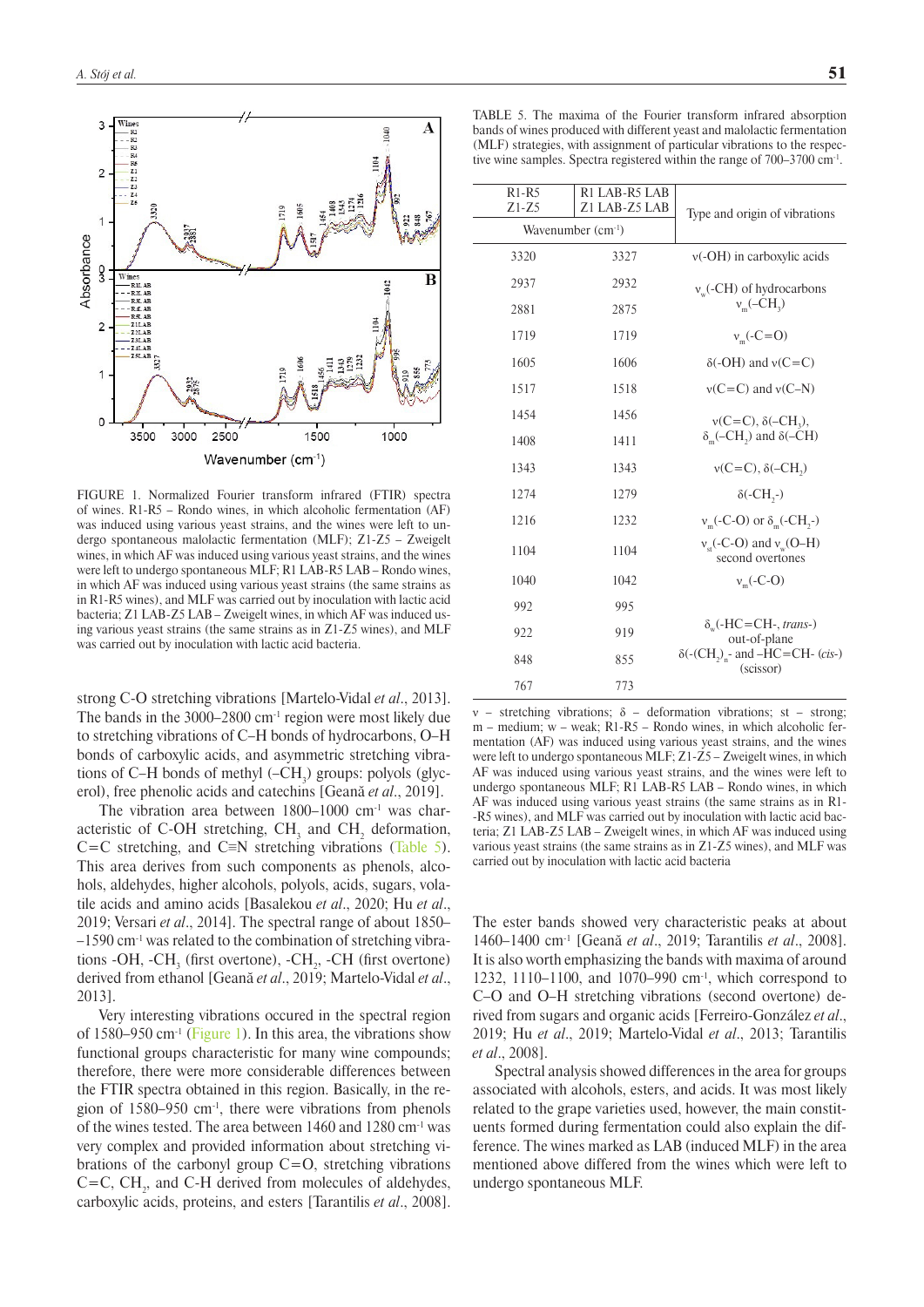<span id="page-13-0"></span>

Linkage distance

FIGURE 2. Dendrogram of hierarchical cluster analysis (HCA) of wines based on the Fourier transform infrared (FTIR) spectral data for wavenumber range of 1580–950 cm<sup>-1</sup>. R1-R5 – Rondo wines, in which alcoholic fermentation (AF) was induced using various yeast strains, and the wines were left to undergo spontaneous malolactic fermentation (MLF); Z1-Z5 – Zweigelt wines, in which AF was induced using various yeast strains, and the wines were left to undergo spontaneous MLF; R1 LAB-R5 LAB – Rondo wines, in which AF was induced using various yeast strains (the same strains as in R1-R5 wines), and MLF was carried out by inoculation with lactic acid bacteria; Z1 LAB-Z5 LAB – Zweigelt wines, in which AF was induced using various yeast strains (the same strains as in Z1-Z5 wines), and MLF was carried out by inoculation with lactic acid bacteria.

HCA was performed on FTIR spectra to identify similarities or dissimilarities between the considered samples of wine [Brereton, 2003]. [Figure 2](#page-13-0) shows the dendrogram obtained from the 20 wine samples. Considering the cut-off of 0.5 dissimilarity units, four clusters were distinguished. The first cluster (Group I) aggregated on the far-left arm of the dendrogram and was formed by six wine samples, while the second cluster (Group II) was the biggest cluster and comprised all samples of Zweigelt wine and two samples of Rondo – R<sub>2</sub> and R<sub>3</sub>. This result suggests these wines have physicochemical properties more similar than the others. The last two Rondo wine samples – R5 and R4 LAB aggregated in third and fourth clusters. The hierarchical cluster analysis showed that the placement of the wine samples on the dendrogram depended on the grape variety and type of MLF (spontaneous or induced).

To more precisely discriminate the relationship between the investigated wines, the 1580–950 cm-1 bands were selected as their characteristic spectral fingerprint. The PCA was set as the primary choice for analysis. PCA transforms the original high-dimensional variables into the new low-dimensional variables [Abdi & Williams, 2010; Xu *et al*., 2006]. According to the Scree test criterion, we selected two main components for analysis. [Figure 3](#page-13-0) shows a two-dimensional scatter plot of the principal components (PC1 and PC2) obtained from the FTIR spectra of different wine samples. The PC1 was the most critical and explained 98.3% of the variance; the second principal component contributed 1.1% to the variance. The first two principal components explained 99.4% of the variance, and only 0.6% of the information was lost. It indicates that the first two principal components expressed 99.4% of all



FIGURE 3. The scattered scores plot of principal component analysis (PCA) based on Fourier transform infrared (FTIR) spectra fingerprint of wines. R1-R5 – Rondo wines, in which alcoholic fermentation (AF) was induced using various yeast strains, and the wines were left to undergo spontaneous MLF; Z1-Z5 – Zweigelt wines, in which AF was induced using various yeast strains, and the wines were left to undergo spontaneous malolactic fermentation (MLF); R1 LAB-R5 LAB – Rondo wines, in which AF was induced using various yeast strains (the same strains as in R1-R5 wines), and MLF was carried out by inoculation with lactic acid bacteria; Z1 LAB-Z5 LAB – Zweigelt wines, in which AF was induced using various yeast strains (the same strains as in Z1-Z5 wines), and MLF was carried out by inoculation with lactic acid bacteria.

the information. Figure 3 and Figure S3 (supplementary materials) show the relative location of the FTIR spectra in the two-dimensional graph. The location was related to their similarity distance shown by HCA [\(Figure 2](#page-13-0)). For example, the close location of Zweigelt wines in the PCA plot was related to their close locations in the HCA graph. Samples R4 LAB and R5, which did not clustered with the other Rondo wines ([Figure 2\)](#page-13-0), were obviously distinguished from other samples shown in the two-dimensional PCA graph ([Figure 3\)](#page-13-0). Samples of the Zweigelt variety distinguished one another in the same category, as shown on the groupedscatter plot for all samples (Figure S3). These samples differed only to a slight extent. As it is known, the scatter plot does not classify the objects in every level of distance as accurately as the clustering graph. Still, it can reflect the relationships between the investigated wines. Therefore, the use of complementary analytical methods provides researchers profound knowledge of the wine differences.

## **CONCLUSIONS**

Among the factors studied, the grape variety significantly affected most volatile compounds, most alcohols and acids, and half of the esters. The yeast strains selected in this study had no significant effect on the concentration of either any ester or any acid. MLF significantly influenced the concentration of almost half of esters and acids. Among forty-six quantified compounds, only three were affected by yeast×MLF interaction. Knowledge of the influence of grape, yeast, MLF, and yeast×MLF interaction on wine aroma may help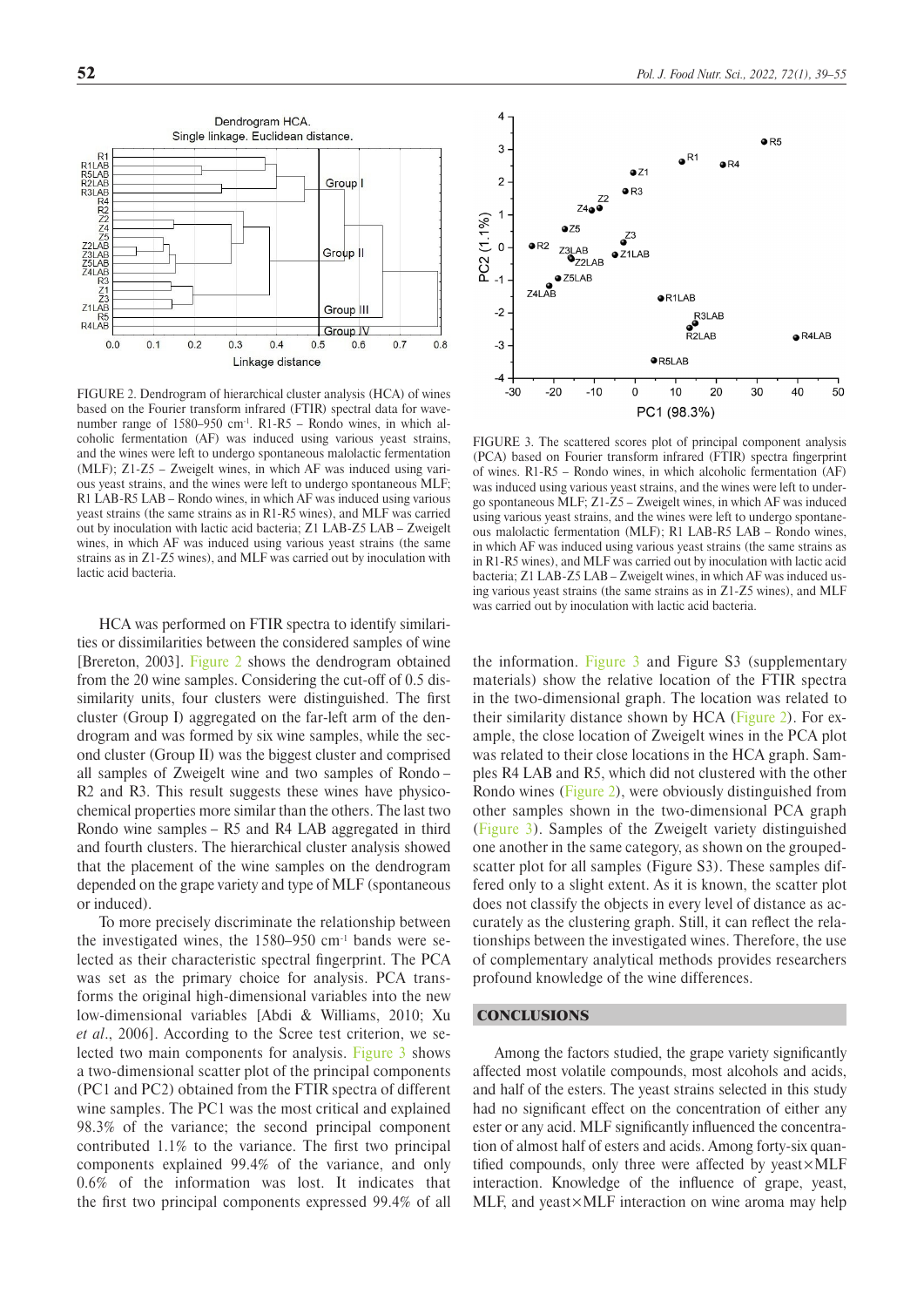producers make informed decisions. Further investigations into the effects of the wine matrix on the production of volatile compounds by microorganisms are also required.

The results of FTIR measurements showed differences, most remarkable in the range of 1750–1500 and below 1500 cm-1. These differences are mainly related to various concentrations of volatile compounds, such as alcohols, acids, and esters, in the wines. The results obtained in the experiment may contribute to the expansion of the wine database.

### SUPPLEMENTARY MATERIALS

The following are available online at [http://journal.pan.](http://journal.pan.olsztyn.pl/Impact-of-Grape-Variety-Yeast-and-Malolactic-Fermentation-on-Volatile-Compounds-and,145665,0,2.html) [olsztyn.pl/Impact-of-Grape-Variety-Yeast-and-Malolactic-](http://journal.pan.olsztyn.pl/Impact-of-Grape-Variety-Yeast-and-Malolactic-Fermentation-on-Volatile-Compounds-and,145665,0,2.html)[Fermentation-on-Volatile-Compounds-and,145665,0,2.html](http://journal.pan.olsztyn.pl/Impact-of-Grape-Variety-Yeast-and-Malolactic-Fermentation-on-Volatile-Compounds-and,145665,0,2.html). The concentrations of malic and lactic acids in the final wines; chromatograms of volatile compounds of Zweigelt and Rondo wines, and PCA results.

## CONFLICT OF INTERESTS

Authors declare no conflict of interests.

## ORCID IDs

- T. Czernecki <https://orcid.org/0000-0002-3277-2326>
- A. Matwijczuk <https://orcid.org/0000-0003-2630-120X>
- A. Niemczynowicz <https://orcid.org/0000-0002-4370-3326>
- B. Sosnowska <https://orcid.org/0000-0001-9719-9359>
- A. Stój <https://orcid.org/0000-0003-1824-2051>

# **REFERENCES**

1. Azzolini, M., Fedrizzi, B., Tosi, E., Finato, F., Vagnoli, P., Scrinzi, C., Zapparoli, G. (2012). Effects of *Torulaspora delbrueckii* and *Saccharomyces cerevisiae* mixed cultures on fermentation and aroma of Amarone wine. *European Food Research and Technology*, *235*, 303–313.

<https://doi.org/10.1007/s00217-012-1762-3>

2. Abdi, H., Williams, L.J. (2010). Principal component analysis. *Wiley Interdisciplinary Reviews: Computational Statistics, 2*(4), 433–459.

<https://doi.org/10.1002/wics.101>

- 3. Abrahamse, C.E., Bartowsky, E.J. (2012). Timing of malolactic fermentation inoculation in Shiraz grape must and wine: influence on chemical composition. *World Journal of Microbiology and Biotechnology, 28*(1), 255–265. <https://doi.org/10.1007/s11274-011-0814-3>
- 4. Antalick, G., Perello, M.C., de Revel, G. (2013). Co-inoculation with yeast and LAB under winery conditions: modification of the aromatic profile of Merlot wines. *South African Journal of Enology and Viticulture, 34*(2), 223–232. <https://doi.org/10.21548/34-2-1098>
- 5. Basalekou, M., Kallithraka, S., Tarantilis, P.A., Kotseridis, Y., Pappas, C. (2019). Ellagitannins in wines: Future prospects in methods of analysis using FT-IR spectroscopy. *LWT – Food Science and Technology, 101*, 48–53. <https://doi.org/10.1016/j.lwt.2018.11.017>
- 6. Basalekou, M., Pappas, C., Tarantilis, P.A., Kallithraka, S. (2020). Wine authenticity and traceability with the use of FT-IR. *Beverages, 6*(2), art. no. 30. <https://doi.org/10.3390/beverages6020030>
- 7. Blanco, P., Mirás-Avalos, J.M., Pereira, E., Fornos, D., Orriols, I. (2014). Modulation of chemical and sensory characteristics of red wine from Mencía by using indigenous *Saccharomyces cerevisiae* yeast strains. *Journal International des Sciences de la Vigne et du Vin, 48*(1), 63–74.

<https://doi.org/10.20870/oeno-one.2014.48.1.1659>

8. Brizuela, N.S., Bravo-Ferrada, B.M., Pozo-Bayón, M.Á., Semorile, L., Tymczyszyn, E.E. (2018). Changes in the volatile profile of Pinot noir wines caused by Patagonian *Lactobacillus plantarum* and *Oenococcus oeni* strains. *Food Research International*, *106*, 22–28.

<https://doi.org/10.1016/j.foodres.2017.12.032>

9. Brereton, R.G. (2003). Pattern recognition. Chapter 4. In R.G. Brereton (Ed.) *Chemometrics: Data Analysis for the Laboratory and Chemical Plant.* John Wiley & Sons, Chichester, pp. 183–269.

<https://doi.org/10.1002/0470863242.ch4>

10. Callejon, R.M., Clavijo, A., Ortigueira, P., Troncoso, A.M., Paneque, P., Morales, M.L. (2010). Volatile and sensory profile of organic red wines produced by different selected autochthonous and commercial *Saccharomyces cerevisiae* strains. *Analytica Chimica Acta, 660*(1–2), 68–75.

<https://doi.org/10.1016/j.aca.2009.09.040>

- 11. Cañas, P.M.I., Pérez-Martín, F., Romero, E.G., Prieto, S.S., Herreros, M.D.L.L.P. (2012). Influence of inoculation time of an autochthonous selected malolactic bacterium on volatile and sensory profile of Tempranillo and Merlot wines. *International Journal of Food Microbiology*, *156*(3), 245–254. <https://doi.org/10.1016/j.ijfoodmicro.2012.03.033>
- 12. Cioch-Skoneczny, M., Grabowski, M., Satora, P., Skoneczny, S., Klimczak, K. (2021). The use of yeast mixed cultures for deacidification and improvement of the composition of cold climate grape wines. *Molecules*, *26*(9), art. no. 2628. <https://doi.org/10.3390/molecules26092628>
- 13. Costello, P.J., Francis, I.L., Bartowsky, E.J. (2012). Variations in the effect of malolactic fermentation on the chemical and sensory properties of Cabernet Sauvignon wine: Interactive influences of *Oenococcus oeni* strain and wine matrix composition. *Australian Journal of Grape and Wine Research, 18*(3), 287–301. <https://doi.org/10.1111/j.1755-0238.2012.00196.x>
- 14. Diez-Ozaeta, I., Lavilla, M., Amárita, F. (2021). Wine aroma profile modification by *Oenococcus oeni* strains from Rioja Alavesa region: selection of potential malolactic starters. *International Journal of Food Microbiology*, *356*, art. no. 109324. <https://doi.org/10.1016/j.ijfoodmicro.2021.109324>
- 15. Duarte, W.F., Dias, D.R., Oliveira, J.M., Teixeira, J.A., De Almeida e Silva, J.B., Schwan, R.F. (2010). Characterization of different fruit wines made from cacao, cupuassu, gabiroba, jaboticaba and umbu. *LWT – Food Science and Technology, 43*(10), 1564–1572.

### <https://doi.org/10.1016/j.lwt.2010.03.010>

16. Englezos, V., Rantsiou, K., Cravero, F., Torchio, F., Giacosa, S., Ortiz-Julien, A., Gerbi, V., Rolle, L. Cocolin, L. (2018). Volatile profiles and chromatic characteristics of red wines produced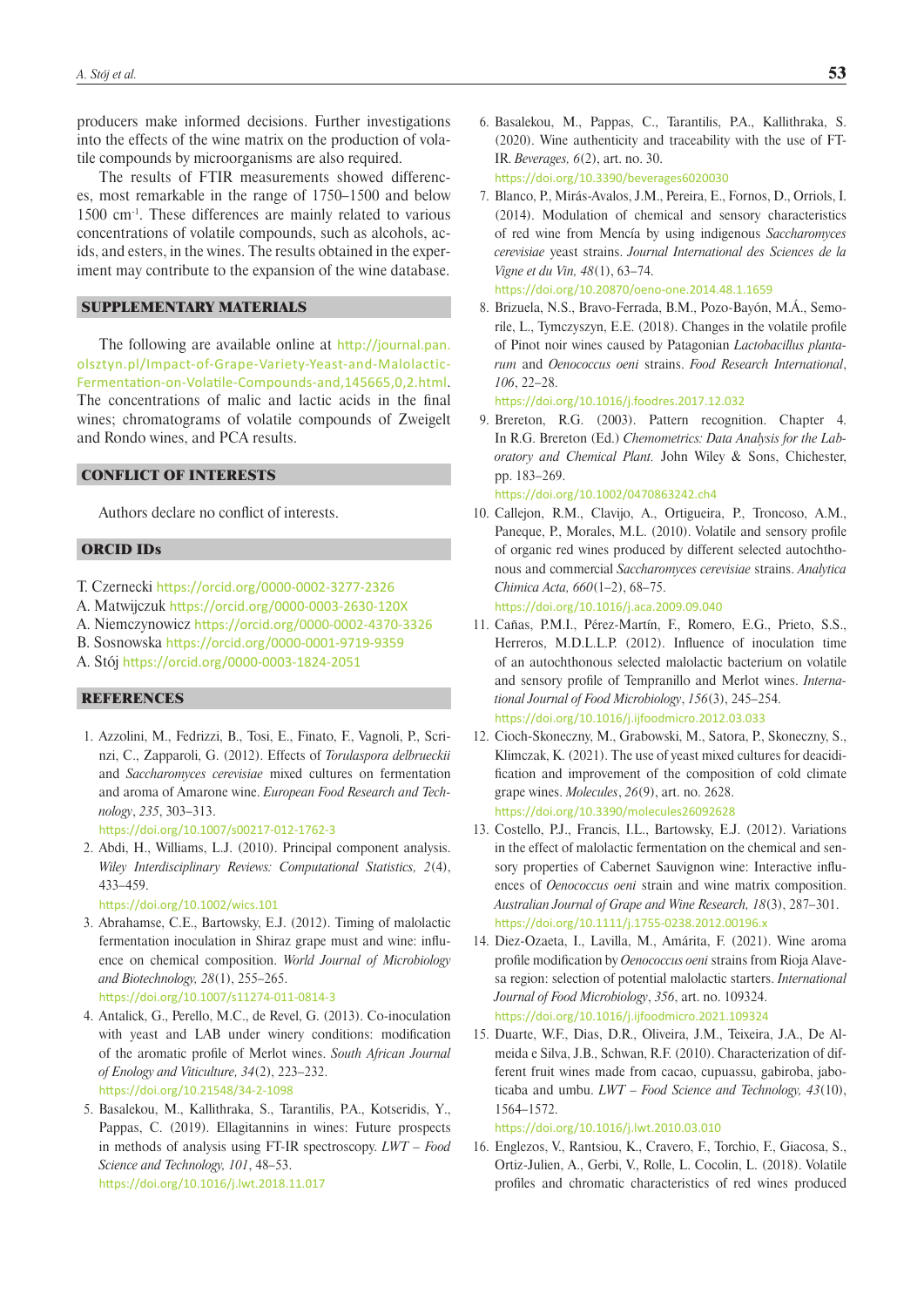with *Starmerella bacillaris* and *Saccharomyces cerevisiae*. *Food Research International*, *109*, 298–309.

<https://doi.org/10.1016/j.foodres.2018.04.027>

- 17. Ferreiro-González, M., Ruiz-Rodríguez, A., Barbero, G.F., Ayuso, J., Álvarez, J.A., Palma, M., Barroso, C.G.(2019). FT-IR, Vis spectroscopy, color and multivariate analysis for the control of ageing processes in distinctive Spanish wines. *Food Chemistry, 277*, 6–11. <https://doi.org/10.1016/j.foodchem.2018.10.087>
- 18. Gammacurta, M., Marchand, S., Albertin, W., Moine, V., de Revel, G. (2014). Impact of yeast strain on ester levels and fruity aroma persistence during aging of Bordeaux red wines. *Journal of Agricultural and Food Chemistry, 62*(23), 5378–5389. <https://doi.org/10.1021/jf500707e>
- 19. Gammacurta, M., Marchand, S., Moine, V., de Revel, G. (2017). Influence of different yeast/lactic acid bacteria combinations on the aromatic profile of red Bordeaux wine. *Journal of the Science of Food and Agriculture, 97*(12), 4046–4057. https://doi.org/10.1002/jsfa.8272
- 20. Geană, E.I., Ciucure, C.T., Apetrei, C., Artem, V. (2019). Application of spectroscopic UV-Vis and FT-IR screening techniques coupled with multivariate statistical analysis for red wine authentication: Varietal and vintage year discrimination. *Molecules, 24*(22), art. no. 4166.
	- <https://doi.org/10.3390/molecules24224166>
- 21. Hu, X.Z., Liu, S.Q., Li, X.H., Wang, C.X., Ni, X.L., Liu, X., Wang, Y, Liu, Y., Xu, C.H. (2019). Geographical origin traceability of Cabernet Sauvignon wines based on infrared fingerprint technology combined with chemometrics. *Scientific Reports, 9*, art. no. 8256.

<https://doi.org/10.1038/s41598-019-44521-8>

- 22. Jørgensen, U., Hansen, M., Christensen, L.P., Jensen, K., Kaack, K. (2000). Olfactory and quantitative analysis of aroma compounds in elder flower (*Sambucus nigra* L.) drink processed from five cultivars. *Journal of Agricultural and Food Chemistry, 48*(6), 2376–2383. <https://doi.org/10.1021/jf000005f>
- 23. Lasik-Kurdyś, M., Majcher, M., Nowak, J. (2018). Effects of different techniques of malolactic fermentation induction on diacetyl metabolism and biosynthesis of selected aromatic esters in cool-climate grape wines. *Molecules, 23*(10), art. no. 2549. https://doi.org/10.3390/molecules23102549
- 24. Lasik-Kurdyś, M., Gumienna, M., Nowak, J. (2017). Influence of malolactic bacteria inoculation scenarios on the efficiency of the vinification process and the quality of grape wine from the Central European region. *European Food Research and Technology*, *243*, 2163–2173.

<https://doi.org/10.1007/s00217-017-2919-x>

25. Liu, J., Arneborg, N., Toldam-Andersen, T.B., Petersen, M.A., Bredie, W.L. (2017). Effect of sequential fermentations and grape cultivars on volatile compounds and sensory profiles of Danish wines. *Journal of the Science of Food and Agriculture, 97*(11), 3594–3602.

<https://doi.org/10.1002/jsfa.8218>

26. López, R., López-Alfaro, I., Gutiérrez, A.R., Tenorio, C., Garijo, P., González-Arenzana, L., Santamaría, P. (2011). Malolactic fermentation of Tempranillo wine: contribution of the lactic acid bacteria inoculation to sensory quality and chemical composition. *International Journal of Food Science & Technology, 46*(11), 2373–2381.

<https://doi.org/10.1111/j.1365-2621.2011.02759.x>

- 27. Malherbe, S., Tredoux, A.G., Nieuwoudt, H.H., du Toit, M. (2012). Comparative metabolic profiling to investigate the contribution of *O. oeni* MLF starter cultures to red wine composition. *Journal of Industrial Microbiology & Biotechnology, 39*(3), 477–494. <https://doi.org/10.1007/s10295-011-1050-4>
- 28. Mallouchos, A., Loukatos, P., Bekatorou, A., Koutinas, A., Komaitis, M. (2007). Ambient and low temperature winemaking by immobilized cells on brewer's spent grains: Effect on volatile composition. *Food Chemistry, 104*(3), 918–927. <https://doi.org/10.1016/j.foodchem.2006.12.047>
- 29. Martelo-Vidal, M.J., Domínguez-Agis, F., Vázquez, M. (2013). Ultraviolet/visible/near-infrared spectral analysis and chemometric tools for the discrimination of wines between subzones inside a controlled designation of origin: A case study of Rías Baixas. *Australian Journal of Grape and Wine Research, 19*(1), 62–67. <https://doi.org/10.1111/ajgw.12003>
- 30. Mendes, B., Gonçalves, J., Câmara, J.S. (2012). Effectiveness of high-throughput miniaturized sorbent- and solid phase microextraction techniques combined with gas chromatography-mass spectrometry analysis for a rapid screening of volatile and semi-volatile composition of wines – a comparative study. *Talanta, 88*, 79–94. <https://doi.org/10.1016/j.talanta.2011.10.010>
- 31. Ruocco, S., Perenzoni, D., Angeli, A., Stefanini, M., Rühl, E., Patz, C.D., Mattivi, F., Rauhut, D., Vrhovsek, U. (2019). Metabolite profiling of wines made from disease-tolerant varieties. *European Food Research and Technology, 245*(9), 2039–2052. <https://doi.org/10.1007/s00217-019-03314-z>
- 32. Shimoda, M., Shigematsu, H., Shiratsuchi, H., Osajima, Y. (1995). Comparison of the odor concentrates by SDE and adsorptive column method from green tea infusion. *Journal of Agricultural and Food Chemistry, 43*(6), 1616–1620. <https://doi.org/10.1021/jf00054a037>
- 33. Song, S., Tanga, Q., Hayat, K., Karangwa, E., Zhang, X., Xiao, Z. (2014). Effect of enzymatic hydrolysis with subsequent mild thermal oxidation of tallow on precursor formation and sensory profiles of beef flavours assessed by partial least squares regression. *Meat Science, 96*(3), 1191–1200. <https://doi.org/10.1016/j.meatsci.2013.11.008>
- 34. Stój, A., Czernecki, T., Domagała, D., Targoński, Z. (2017a). Comparative characterization of volatile profiles of French, Italian, Spanish, and Polish red wines using headspace solid-phase microextraction/gas chromatography-mass spectrometry. *International Journal of Food Properties, 20*(sup1), S830–S845. <https://doi.org/10.1080/10942912.2017.1315590>
- 35. Stój, A., Czernecki, T., Domagala, D., Targoński, Z. (2017b). Application of volatile compound analysis for distinguishing between red wines from Poland and from other European countries. *South African Journal of Enology and Viticulture, 38*(2), 245–263. <https://doi.org/10.21548/38-2-2079>
- 36. Stój, A. (2020a). Influence of yeast and lactic acid bacteria on the content of volatile compounds and other oenological parameters of wines. *Postępy Mikrobiologii – Advancements of Microbiology, 59*(2), 167–178 (in Polish; English abstract). <https://doi.org/10.21307/PM-2020.59.2.013>
- 37. Stój, A., Kapusta, I., Domagała, D. (2020b). Classification of red wines produced from Zweigelt and Rondo grape varieties based on the analysis of phenolic compounds by UPLC-PDA-MS/ MS. *Molecules, 25*(6), art. no. 1342. <https://doi.org/10.3390/molecules25061342>